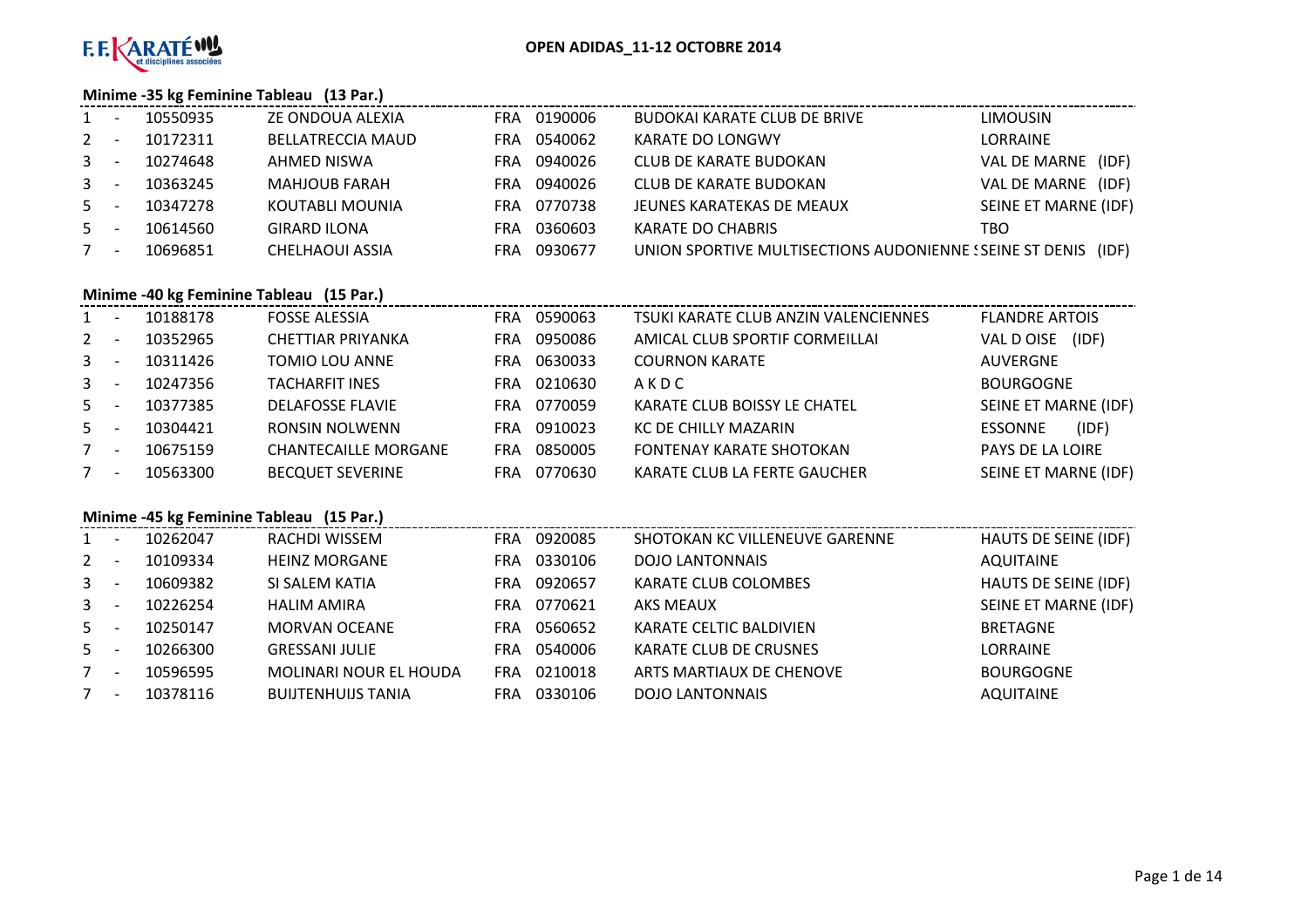

# **Minime -50 kg Feminine Tableau (21 Par.)**

| $1 -$        |                          | 10429506 | <b>BOUCHIHA SHEHERAZADE</b> | FRA. | 0950655 | KARATE CLUB DEUIL LA BARRE | (IDF)<br>VAL D OISE   |
|--------------|--------------------------|----------|-----------------------------|------|---------|----------------------------|-----------------------|
| $2^{\circ}$  |                          | 10200965 | <b>MARMOT MELINDA</b>       | FRA  | 0920079 | C S M PUTEAUX              | HAUTS DE SEINE (IDF)  |
| $\mathbf{3}$ |                          | 10288549 | OUADAHI WASSILA             | FRA  | 0590194 | KARATE CLUB DE CONDE       | <b>FLANDRE ARTOIS</b> |
| $3 -$        |                          | 10179075 | <b>BONNET ROMANE</b>        | FRA. | 0540062 | <b>KARATE DO LONGWY</b>    | LORRAINE              |
| $5 -$        |                          | 10310924 | DE CARVALHO MAEVA           | FRA  | 0770616 | C K S EN PAYS CRECOIS      | SEINE ET MARNE (IDF)  |
| $5 -$        |                          | 10522401 | SIDOTMANE SABRINA           | FRA. | 0920079 | C S M PUTEAUX              | HAUTS DE SEINE (IDF)  |
| 7            | $\overline{\phantom{a}}$ | 10464459 | AGGOUN EMMA                 | FRA  | 0210626 | ASPTT DIJON KARATE         | <b>BOURGOGNE</b>      |

# **Minime -55 kg Feminine Tableau (14 Par.)**

| 1              |                          | 10297512 | DE CROYERE AMELIE     | <b>FRA</b> | 0060076 | AS BATIMENT TRAVAUX PUBLICS    | <b>COTE D AZUR</b>   |                      |
|----------------|--------------------------|----------|-----------------------|------------|---------|--------------------------------|----------------------|----------------------|
| $2^{\circ}$    | $\overline{\phantom{a}}$ | 10461622 | NASRI MONA            | FRA        | 0910023 | KC DE CHILLY MAZARIN           | <b>ESSONNE</b>       | (IDF)                |
| 3 <sup>1</sup> |                          | 10181067 | NICOLLO SARAH         | <b>FRA</b> | 0560004 | <b>GRAND CHAMP KARATE CLUB</b> | <b>BRETAGNE</b>      |                      |
| 3 <sup>1</sup> |                          | 10285217 | JOUCHOUX ELOISE       | <b>FRA</b> | 0250028 | PLANOISE KARATE ACADEMY        | <b>FRANCHE COMTE</b> |                      |
| $5 -$          |                          | 10321214 | WAFRA IMEN            | FRA.       | 0750741 | LUTECE KARATE DO               | <b>PARIS</b>         | (IDF)                |
| $5 -$          |                          | 10596294 | <b>HARIGUI ANELIA</b> | <b>FRA</b> | 0770616 | C K S EN PAYS CRECOIS          |                      | SEINE ET MARNE (IDF) |
| $7^{\circ}$    |                          | 10560679 | EMILE LEA             | <b>FRA</b> | 0950107 | KARATE CLUB DOMONT             | VAL D OISE           | (IDF)                |
| 7              |                          | 10407075 | <b>ATOUI SYRINE</b>   | <b>FRA</b> | 0710015 | S K C MACON                    | <b>BOURGOGNE</b>     |                      |

# **Minime 55 et + kg Feminine Tableau (9 Par.)**

|   | 10377570 | LEVACHER JENNA      | FRA | 0950034 | ASS AMICALE SPORTIVE SARCELLES       | VAL D OISE           | (IDF) |
|---|----------|---------------------|-----|---------|--------------------------------------|----------------------|-------|
| 2 | 10208136 | ESCANEZ LUNA        | FRA | 0360608 | SHORYU36 KARATE CLUB ARDENTES        | TBO                  |       |
| 3 | 10436890 | <b>MATHIEUX LEA</b> | FRA | 0370626 | SPORTING SHOTOKAN KARATE             | TBO                  |       |
| 3 | 10330698 | <b>BRACQ MAELA</b>  | FRA | 0910113 | <b>BUDO CLUB DE SAVIGNY SUR ORGE</b> | <b>ESSONNE</b>       | (IDF) |
| 5 | 10739294 | RAKOTOMANGA MALALA  | FRA | 0770616 | C K S EN PAYS CRECOIS                | SEINE ET MARNE (IDF) |       |
| 5 | 10310475 | ES SADIKI HOUDA     | FRA | 0770738 | JEUNES KARATEKAS DE MEAUX            | SEINE ET MARNE (IDF) |       |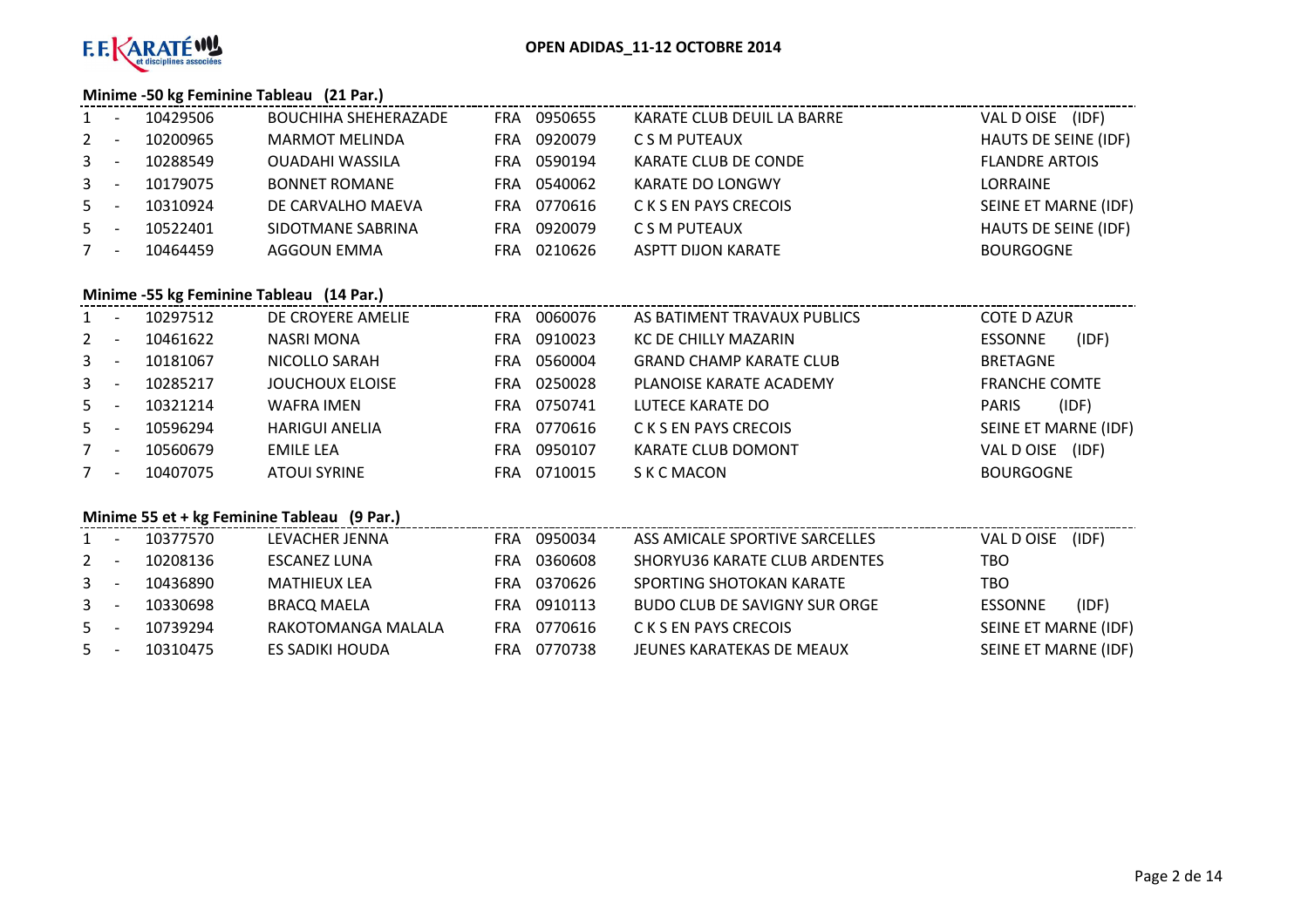

#### **Minime -35 kg Masculin Tableau (17 Par.)**

| <b>MERCIER BRIAC</b><br>0720008<br>$2^{\circ}$<br>SAMOURAI 2000<br>10375487<br><b>PAYS DE LA LOIRE</b><br>FRA<br>$\overline{\phantom{a}}$             |  |
|-------------------------------------------------------------------------------------------------------------------------------------------------------|--|
|                                                                                                                                                       |  |
| $3 - 5$<br>0370616<br>10338648<br><b>HEMOND THEO</b><br><b>TBO</b><br>KARATE CLUB DE SAVONNIERES<br>FRA.                                              |  |
| $3 - 5$<br>KHALILOV ARAM<br>0450037<br><b>BUDOKAN KARATE ORLEANS</b><br>TBO<br>10275564<br>FRA                                                        |  |
| $5 -$<br>0130044<br>10124958<br>S C O STE MARGUERITE<br><b>PROVENCE</b><br><b>BENJAMIN NOAM</b><br>FRA                                                |  |
| $5 -$<br>10529853<br>JABAL M HAMZA<br>0250635<br><b>FRANCHE COMTE</b><br>CLUB SAUVEGARDE DE BESANCON<br>FRA                                           |  |
| 0930617<br>SEINE ST DENIS (IDF)<br>7<br>10569132<br><b>BLANC MESNIL SPORT KARATE</b><br>JAMMALI JAWHER<br>FRA<br>$\overline{\phantom{a}}$             |  |
| 0890619<br>10605529<br>ALLIANCE SENS KARATE<br><b>BOURGOGNE</b><br>7 <sup>7</sup><br>AZZEGGOUAR WALEN YANIS<br><b>FRA</b><br>$\overline{\phantom{a}}$ |  |

# **Minime -40 kg Masculin Tableau (34 Par.)**

| $\mathbf{1}$ |                          | 10061004 | SOULIER REMI        |            | FRA 0130793 | <b>IMPACT KARATE CLUB VITROLAIS</b> | <b>PROVENCE</b>              |
|--------------|--------------------------|----------|---------------------|------------|-------------|-------------------------------------|------------------------------|
| $2^{\circ}$  |                          | 10251786 | ABDOUL ODIOT RAYAN  | FRA        | 0950107     | <b>KARATE CLUB DOMONT</b>           | (IDF)<br>VAL D OISE          |
| $\mathbf{3}$ |                          | 10279173 | <b>BETTI TERRY</b>  | FRA        | 0060072     | <b>BOXING KARATE MENTON</b>         | <b>COTE D AZUR</b>           |
| $\mathbf{3}$ |                          | 10295955 | DAWOUD HAZEM        | <b>FRA</b> | 0940058     | UNION SPORTIVE FONTENAYSIENNE       | <b>VAL DE MARNE</b><br>(IDF) |
| $5 -$        |                          | 10470893 | DJELASSI THEO       | FRA.       | 0450030     | K C DE BEAUNE LA ROLANDE            | TBO                          |
| $5 -$        |                          | 10112552 | <b>BOUQUIN STAN</b> | FRA.       | 0830733     | AZUR KARATE ACADEMIE SAINTE MAXIME  | <b>COTE D AZUR</b>           |
| $7^{\circ}$  | $\sim$                   | 10413483 | RODRIGUES THEO      | FRA        | 0950086     | AMICAL CLUB SPORTIF CORMEILLAI      | VAL D OISE<br>(IDF)          |
| $7^{\circ}$  | $\overline{\phantom{a}}$ | 10229709 | <b>HAON CLEMENT</b> | FRA        | 0130704     | <b>FULL KARATE ACADEMIE</b>         | <b>PROVENCE</b>              |

# **Minime -45 kg Masculin Tableau (35 Par.)**

| $1 \quad$    | 10112375 | LAMOTTE YANISS             | FRA        | 0210630     | AKDC                           | <b>BOURGOGNE</b>         |
|--------------|----------|----------------------------|------------|-------------|--------------------------------|--------------------------|
| $\mathbf{2}$ | 10249576 | AMAZOUZ YANISS             | FRA        | 0910113     | BUDO CLUB DE SAVIGNY SUR ORGE  | (IDF)<br><b>ESSONNE</b>  |
| $\mathbf{3}$ | 10560389 | SOUBINH RACLOT PIERRE JEAN | <b>FRA</b> | 0250635     | CLUB SAUVEGARDE DE BESANCON    | <b>FRANCHE COMTE</b>     |
| 3            | N/A      | <b>BOURGUES ADRIEN</b>     |            | <b>HORS</b> | FFK - France                   | <b>HORS FFK - France</b> |
| $5 -$        | 10278910 | EL GUENDOUZI OUSSAMA       | FRA        | 0950034     | ASS AMICALE SPORTIVE SARCELLES | VAL D OISE<br>(IDF)      |
| $5 -$        | 10391729 | <b>BELLOTTO CHRISTOPHE</b> | FRA        | 0060115     | NICE ELITE SPORT               | <b>COTE D AZUR</b>       |
| $7^{\circ}$  | 10180439 | <b>BRUGUET NICOLAS</b>     | FRA        | 0330106     | <b>DOJO LANTONNAIS</b>         | <b>AQUITAINE</b>         |
| 7            | 10315262 | <b>MARQUES ADRIEN</b>      | FRA        | 0910608     | SAINT MICHEL SPORTS            | (IDF)<br><b>ESSONNE</b>  |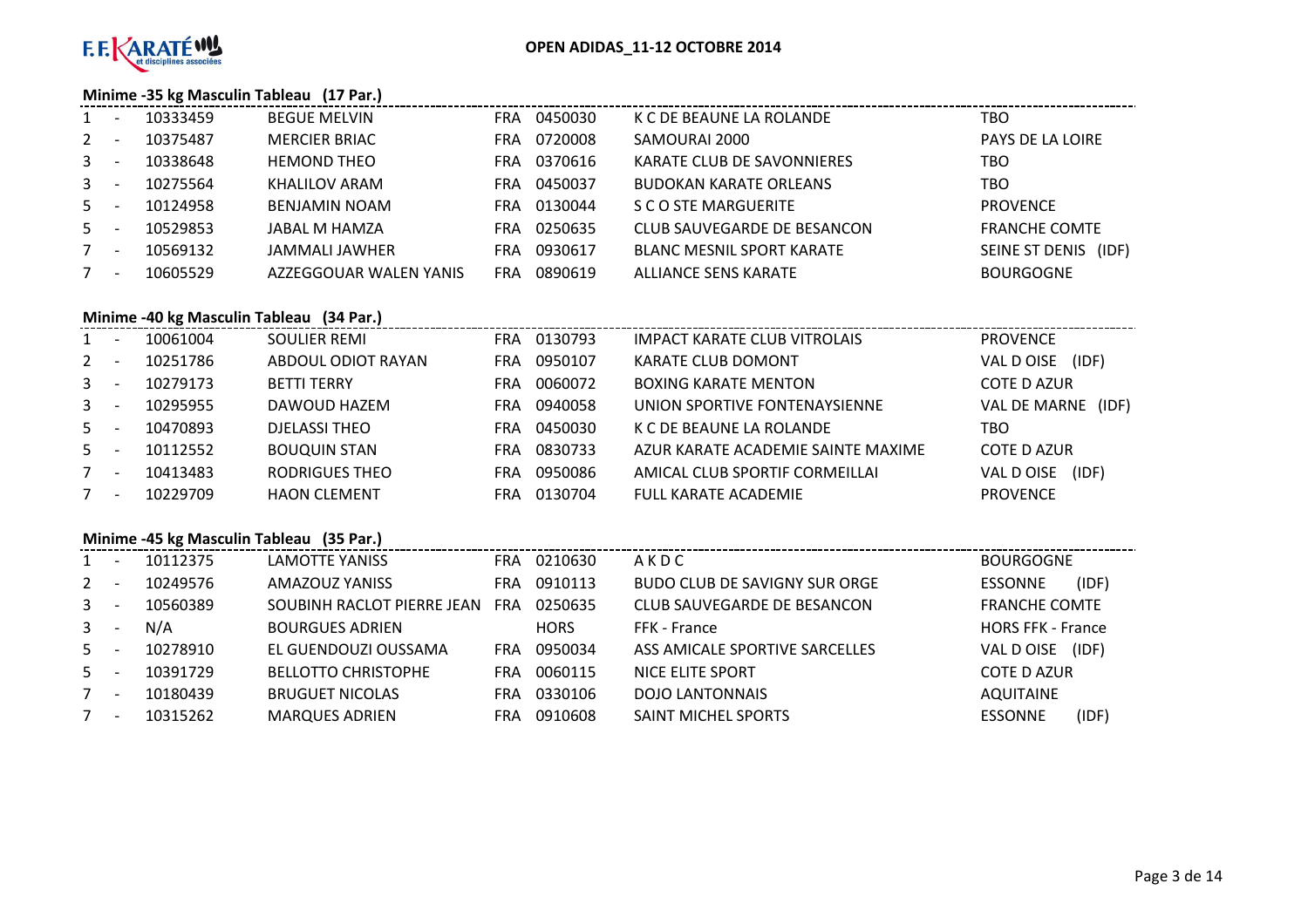

# **Minime -50 kg Masculin Tableau (31 Par.)**

|         | <b>INIIIIIIIIIIII -SU Kg IVIASCUIIII TADIEAU</b> (31 PAR.) |                          |                       |                                 |                         |  |  |  |  |  |  |  |  |
|---------|------------------------------------------------------------|--------------------------|-----------------------|---------------------------------|-------------------------|--|--|--|--|--|--|--|--|
| $1 -$   | 10167349                                                   | <b>SALVATORE GABRIEL</b> | FRA 0940058           | UNION SPORTIVE FONTENAYSIENNE   | VAL DE MARNE (IDF)      |  |  |  |  |  |  |  |  |
| $2 -$   | 10785613                                                   | EL BEQQAL BRAHIM         | 0300044<br><b>FRA</b> | YAMATO KARATE DO                | LANGUEDOC ROUSSILLON    |  |  |  |  |  |  |  |  |
| $3 - 5$ | 10240636                                                   | CHAUVET THEO             | 0770059<br>FRA        | KARATE CLUB BOISSY LE CHATEL    | SEINE ET MARNE (IDF)    |  |  |  |  |  |  |  |  |
| $3 - 5$ | 10234876                                                   | <b>HEIM UGO</b>          | 0540018<br><b>FRA</b> | <b>COS VILLERS KARATE</b>       | LORRAINE                |  |  |  |  |  |  |  |  |
| $5 -$   | 10347426                                                   | DARTOIS QUENTIN          | 0540018<br><b>FRA</b> | <b>COS VILLERS KARATE</b>       | LORRAINE                |  |  |  |  |  |  |  |  |
| $5 -$   | 10381547                                                   | <b>VIDALLED MARTIN</b>   | 0770615<br>FRA.       | <b>CACV KARATE</b>              | SEINE ET MARNE (IDF)    |  |  |  |  |  |  |  |  |
| $7 -$   | 10221711                                                   | NABUCET FLORIAN          | 0910626<br>FRA.       | S K B EPINAY SOUS SENART        | (IDF)<br><b>ESSONNE</b> |  |  |  |  |  |  |  |  |
| $7 -$   | 10564499                                                   | <b>STAHL SAMUEL</b>      | 0920067<br>FRA        | <b>COURBEVOIE SPORTS KARATE</b> | HAUTS DE SEINE (IDF)    |  |  |  |  |  |  |  |  |
|         |                                                            |                          |                       |                                 |                         |  |  |  |  |  |  |  |  |

# **Minime -55 kg Masculin Tableau (19 Par.)**

| 1              | ۰                        | 10331848 | DORKENOO HARRY          | FRA.       | 0950655 | KARATE CLUB DEUIL LA BARRE                           | (IDF)<br>VAL DOISE |       |
|----------------|--------------------------|----------|-------------------------|------------|---------|------------------------------------------------------|--------------------|-------|
| $\mathbf{2}$   |                          | 10146477 | <b>BRITO FRANCK</b>     | <b>FRA</b> | 0940026 | <b>CLUB DE KARATE BUDOKAN</b>                        | VAL DE MARNE       | (IDF) |
| $\mathbf{3}$   | $\overline{\phantom{a}}$ | 10668798 | <b>JANSON SEBASTIEN</b> | FRA.       | 0540013 | UNION SP ET LITT DE MONT ST MARTIN SEC KARA LORRAINE |                    |       |
| 3 <sup>1</sup> | $\overline{\phantom{a}}$ | 10240561 | <b>GUL+ûREN BORA</b>    | FRA.       | 0270018 | STADE PORTE NORMANDE VERNON                          | <b>NORMANDIE</b>   |       |
| $5 -$          | $\overline{\phantom{a}}$ | 10242856 | <b>LAURENT TONY</b>     | FRA.       | 0890015 | <b>ENTENTE SP FLORENTINOISE</b>                      | <b>BOURGOGNE</b>   |       |
| $5 -$          |                          | 10583401 | <b>HEMA KOPLAN</b>      | FRA.       | 0940054 | UNION SPORTIVE DE VILLEJUIF                          | VAL DE MARNE       | (IDF) |
| 7              | $\overline{\phantom{a}}$ | 10134534 | <b>BRAJOU MATHIEU</b>   | FRA.       | 0630033 | <b>COURNON KARATE</b>                                | <b>AUVERGNE</b>    |       |
| $7^{\circ}$    | $\overline{\phantom{a}}$ | 10242078 | <b>MALOULI MATTHIAS</b> | FRA        | 0910035 | <b>KARATE CLUB ETIOLLES TIGERY</b>                   | <b>ESSONNE</b>     | (IDF) |

# **Minime -60 kg Masculin Tableau (17 Par.)**

| $1 \quad$    | 10308439 | <b>EGLI MAXIME</b>      | FRA        | 0950025 | US EZANVILLE ECOUEN            | (IDF)<br>VAL D OISE      |
|--------------|----------|-------------------------|------------|---------|--------------------------------|--------------------------|
| $\mathbf{2}$ | 10411298 | <b>MENAGER BRICE</b>    | <b>FRA</b> | 0770667 | KARATE SHOTOKAN MARY SUR MARNE | SEINE ET MARNE (IDF)     |
| $\mathbf{3}$ | 10304882 | ROCHER PACOME           | FRA.       | 0240020 | SAMOURAI KARATE CLUB TERRASSON | AQUITAINE                |
| $\mathbf{3}$ | 10401077 | <b>VOINDROT WILLIAM</b> | FRA        | 0920085 | SHOTOKAN KC VILLENEUVE GARENNE | HAUTS DE SEINE (IDF)     |
| 5            | 10250562 | <b>HOULLICH RABIE</b>   | FRA.       | 0920079 | C S M PUTEAUX                  | HAUTS DE SEINE (IDF)     |
| 5            | 10252056 | <b>COLAS RAPHAEL</b>    | FRA        | 0780052 | <b>USM VIROFLAY</b>            | (IDF)<br><b>YVELINES</b> |
| $7^{\circ}$  | 10644321 | <b>MAADOUR DALIL</b>    | FRA.       | 0710015 | S K C MACON                    | <b>BOURGOGNE</b>         |
|              |          |                         |            |         |                                |                          |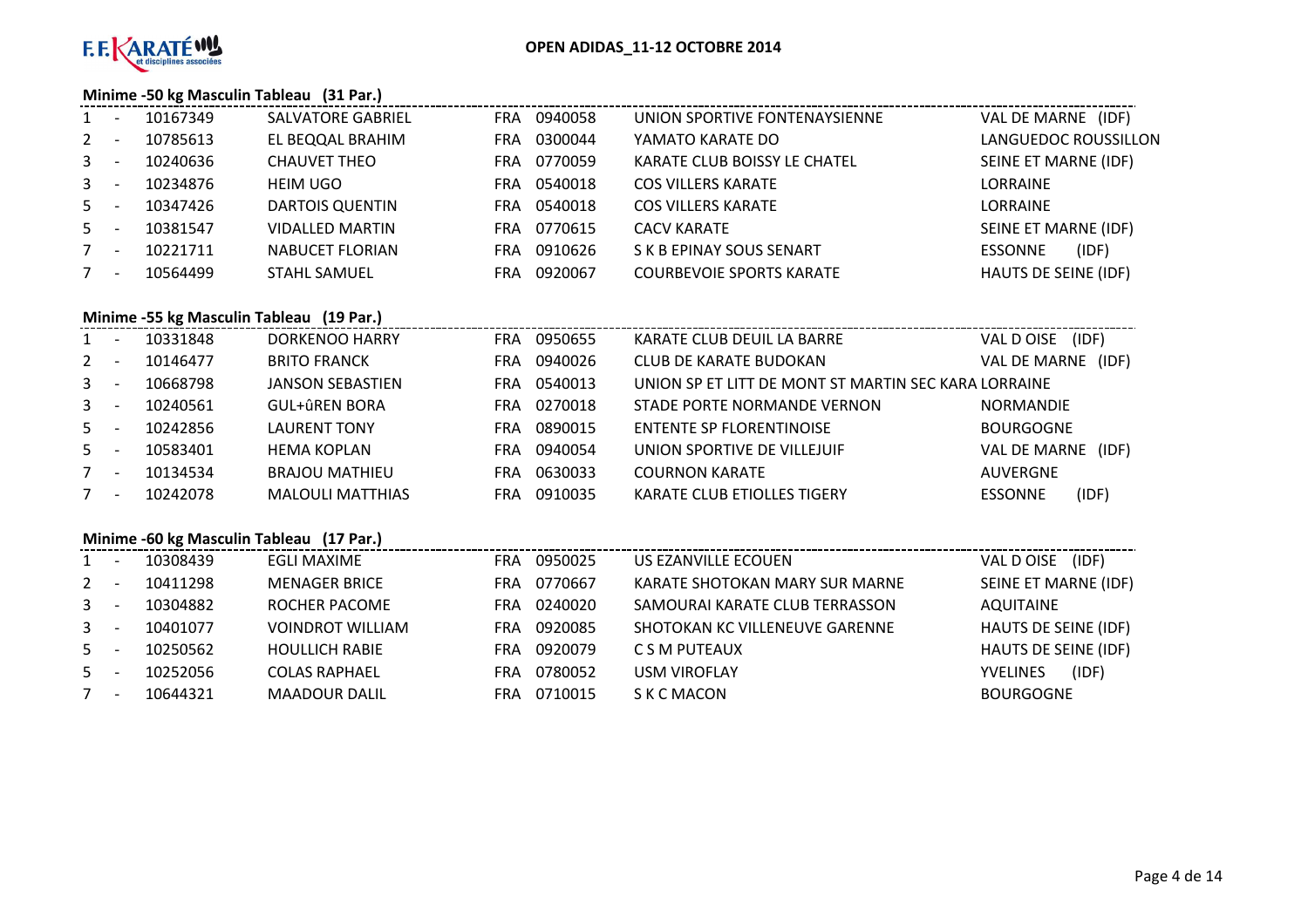

# **Minime -65 kg Masculin Tableau (7 Par.)**

| 1            | 10536376 | <b>BOUYSSONIE ANTHONY</b> | FRA | 0950034     | ASS AMICALE SPORTIVE SARCELLES     | (IDF)<br>VAL DOISE       |
|--------------|----------|---------------------------|-----|-------------|------------------------------------|--------------------------|
| $2 -$        | 10375429 | <b>JUVET NATHAN</b>       | FRA | 0910035     | <b>KARATE CLUB ETIOLLES TIGERY</b> | (IDF)<br><b>ESSONNE</b>  |
| $3 -$        | 10323464 | ROUIT ADRIEN              | FRA | 0050012     | KARATE BUDOKAN GAP                 | <b>PROVENCE</b>          |
| $\mathbf{3}$ | 10479832 | DHAUSSY SAMUEL            | FRA | 0020038     | KARATE CLUB SAINT QUENTINOIS       | <b>PICARDIE</b>          |
| $5 -$        | 10386425 | <b>MIRGUET THEO</b>       | FRA | 0930039     | EPPG PRE ST GERVAIS                | SEINE ST DENIS<br>(IDF)  |
| $7^{\circ}$  | N/A      | <b>MORTREUX NICOLAS</b>   |     | <b>HORS</b> | FFK - France                       | <b>HORS FFK - France</b> |
|              | 10393118 | YANGUI MOHAMED            | FRA | 0950034     | ASS AMICALE SPORTIVE SARCELLES     | (IDF)<br>VAL D OISE      |

# **Minime 65 et + kg Masculin Tableau (7 Par.)**

| $\mathbf{1}$ | 10219276 | <b>DERIC NOLAN</b>    | FRA | 0950681 | ATHLETIC KARATE ARNOUVILLE   | (IDF)<br>VAL DOISE   |
|--------------|----------|-----------------------|-----|---------|------------------------------|----------------------|
| $2 -$        | 10239851 | <b>STEILER PIERRE</b> | FRA | 0570618 | KARATE DO SARRALBE           | LORRAINE             |
| $3 -$        | 10537217 | ABITA ELVIS           | FRA | 0190006 | BUDOKAI KARATE CLUB DE BRIVE | <b>LIMOUSIN</b>      |
| $3 -$        | 10221097 | <b>KEBIR AMRANE</b>   | FRA | 0250017 | <b>IPPON KARATE SHOTOKAN</b> | <b>FRANCHE COMTE</b> |
| 5            | 10471182 | <b>BOUZIDI RAYAN</b>  | FRA | 0420616 | KARATE CLUB DE FIRMINY       | RHONE ALPES          |
| 5            | 10596036 | DACALOR KEVIN         | FRA | 0950108 | S K J JOUY LE MOUTIER        | (IDF)<br>VAL D OISE  |

# **Cadet -47 kg Feminine Tableau (23 Par.)**

| $\mathbf{1}$                            | 10268786 | <b>MARTRE PAI LINE</b>   | 0950107<br>FRA. | KARATE CLUB DOMONT              | (IDF)<br>VAL DOISE      |
|-----------------------------------------|----------|--------------------------|-----------------|---------------------------------|-------------------------|
| $2^{\circ}$                             | 10401285 | <b>HORY SAVANNAH</b>     | 0330106<br>FRA. | <b>DOJO LANTONNAIS</b>          | <b>AQUITAINE</b>        |
| $3^{\circ}$                             | 10099302 | <b>BERQUET CONSTANCE</b> | 0590056<br>FRA  | <b>KARATE CLUB AULNOY</b>       | <b>FLANDRE ARTOIS</b>   |
| $3^{\circ}$<br>$\overline{\phantom{a}}$ | 10168666 | <b>BOUNIA AMBRINE</b>    | 0690700<br>FRA. | <b>FUDOSHIN</b>                 | <b>RHONE ALPES</b>      |
| $5 -$                                   | 10120154 | AKRATI NORA              | 0920657<br>FRA  | KARATE CLUB COLOMBES            | HAUTS DE SEINE (IDF)    |
| $5 -$                                   | 10229343 | <b>BARLAUD THEA</b>      | 0870609<br>FRA  | <b>GOSHIN KARATE DO PANAZOL</b> | <b>LIMOUSIN</b>         |
| $\overline{\phantom{a}}$                | 10283419 | <b>FABRE EMMA</b>        | 0490612<br>FRA  | <b>KARATE TIMING EVOLUTION</b>  | <b>PAYS DE LA LOIRE</b> |
| 7                                       | 10386021 | <b>SCHANG CHINA</b>      | 0360002<br>FRA  | <b>KARATE CLUB ISSOUDUN</b>     | тво                     |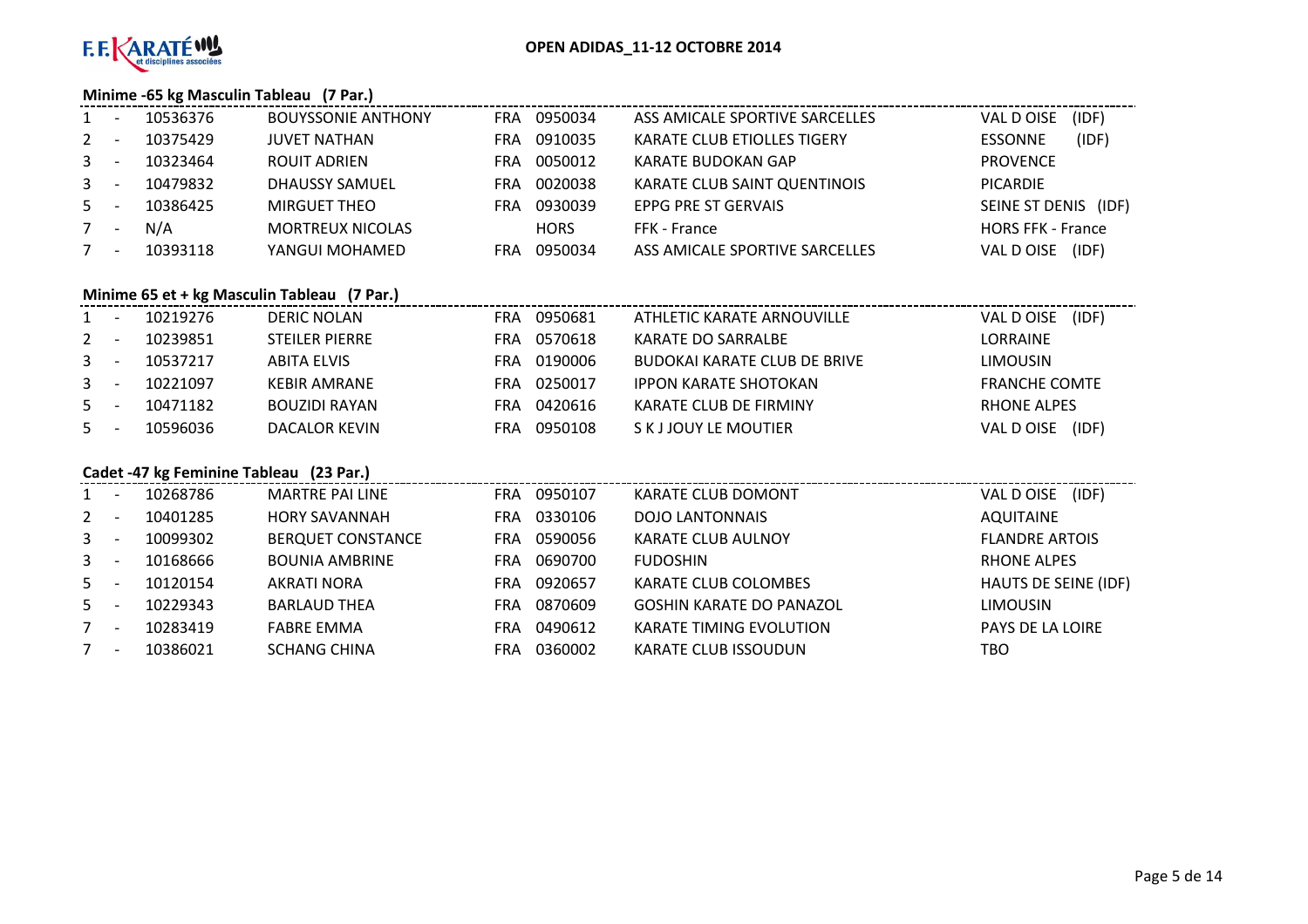

# **Cadet -54 kg Feminine Tableau (23 Par.)**

| $1 -$          |                          | 10226816 | <b>PHILIPPE GWENDOLINE</b> |      | FRA 0720008 | SAMOURAI 2000                      | PAYS DE LA LOIRE            |
|----------------|--------------------------|----------|----------------------------|------|-------------|------------------------------------|-----------------------------|
| $2 -$          |                          | 10352620 | <b>CHAVAROT OPHELIE</b>    | FRA  | 0950622     | <b>TSUKI KARATE CLUB</b>           | (IDF)<br>VAL D OISE         |
| 3 <sup>7</sup> | $\overline{\phantom{a}}$ | 10123532 | <b>MAHIEU CLAIRE</b>       |      | FRA 0130704 | <b>FULL KARATE ACADEMIE</b>        | <b>PROVENCE</b>             |
| $3 -$          |                          | 10256118 | <b>MAHJOUB KENZA</b>       | FRA. | 0940026     | <b>CLUB DE KARATE BUDOKAN</b>      | VAL DE MARNE<br>(IDF)       |
| $5 -$          |                          | 10193590 | <b>FATH FIONA</b>          |      | FRA 0440034 | <b>KARATE TAI PORNICHETIN</b>      | PAYS DE LA LOIRE            |
| $5 -$          |                          | 10049091 | <b>RIFQI CHERINE</b>       |      | FRA 0420616 | KARATE CLUB DE FIRMINY             | <b>RHONE ALPES</b>          |
|                | $\overline{\phantom{a}}$ | 10237627 | <b>BONNIN JEANNE</b>       |      | FRA 0910035 | <b>KARATE CLUB ETIOLLES TIGERY</b> | <b>ESSONNE</b><br>(IDF)     |
| 7              | $\overline{\phantom{a}}$ | 10278014 | NARDONE SOLINE             | FRA  | 0340712     | <b>FRONTIGNAN KARATE CLUB</b>      | <b>LANGUEDOC ROUSSILLON</b> |
|                |                          |          |                            |      |             |                                    |                             |

# **Cadet 54 et + kg Feminine Tableau (28 Par.)**

| $1 -$   | 10373468 | <b>SEGUY CHARLINE</b>  |      | FRA 0130707 | <b>FULL KARATE ACADEMIE</b>              | <b>PROVENCE</b>       |
|---------|----------|------------------------|------|-------------|------------------------------------------|-----------------------|
| $2 -$   | 10294593 | MEGHICHE ZOULIKHA      | FRA  | 0590194     | <b>KARATE CLUB CONDE</b>                 | <b>FLANDRE ARTOIS</b> |
| $3 - 5$ | 10146699 | <b>GRECH JULIE</b>     | FRA. | 0130127     | <b>IMPACT KARATE CLUB</b>                | <b>PROVENCE</b>       |
| $3 - 5$ | 10168838 | <b>JAECQUES CINDY</b>  | FRA. | 0950025     | US EZANVILLES ECOUEN                     | VAL D OISE (IDF)      |
| $5 -$   | 10031576 | HJIRA NISSRYNE         | FRA. | 0360002     | KARATE CLUB ISSOUDUN                     | TBO                   |
| $5 -$   | 10184422 | <b>FALLAVIER TESSA</b> | FRA. | 0950622     | <b>TSUKI KARATE CLUB</b>                 | VAL D OISE (IDF)      |
| $7 -$   | 10393215 | ZIKI KARIMA            | FRA  | 0950034     | ASS AMICALE SPORTIVE SARCELLES           | VAL D OISE (IDF)      |
| $7 -$   | 10134547 | <b>LAPORTE ANAIS</b>   | FRA  | 0340729     | KARATE ELITE PEROLS LATTES AGGLOMERATION | LANGUEDOC ROUSSILLON  |
|         |          |                        |      |             |                                          |                       |

# **Cadet -52 kg Masculin Tableau (53 Par.)**

| $1 \quad$    |                          | 10180367 | KANAGASINGAM KAJITH     | FRA.       | 0770615 | <b>CACV KARATE</b>          | SEINE ET MARNE (IDF)       |
|--------------|--------------------------|----------|-------------------------|------------|---------|-----------------------------|----------------------------|
| $2^{\circ}$  |                          | 10369777 | AMADOS YOAN             | <b>FRA</b> | 0060072 | <b>BOXING KARATE MENTON</b> | <b>COTE D AZUR</b>         |
| $\mathbf{3}$ |                          | 10561523 | <b>BERTHON ENZO</b>     | <b>FRA</b> | 0060115 | NICE ELITE SPORT            | <b>COTE D AZUR</b>         |
| $\mathbf{3}$ |                          | 10217650 | <b>CHALANCON NOLWEN</b> | <b>FRA</b> | 0210630 | AKDC                        | <b>BOURGOGNE</b>           |
| $5 -$        |                          | 10271937 | FERRU MAEL              | FRA        | 0850005 | FONTENAY KARATE SHOTOKAN    | <b>PAYS DE LA LOIRE</b>    |
| $5 -$        |                          | 10108206 | <b>HASSANI HOUSNY</b>   | <b>FRA</b> | 0940026 | CLUB DE KARATE BUDOKAN      | VAL DE MARNE<br>(IDF)      |
| $7^{\circ}$  | $\overline{\phantom{a}}$ | 10234778 | <b>BOISSERON MILTON</b> | <b>FRA</b> | 0950622 | TSUKI KARATE CLUB           | (IDF)<br><b>VAL D OISE</b> |
| 7            |                          | 10245235 | <b>FLORCZAK OWEN</b>    | FRA        | 0950108 | S K J JOUY LE MOUTIER       | (IDF)<br>VAL DOISE         |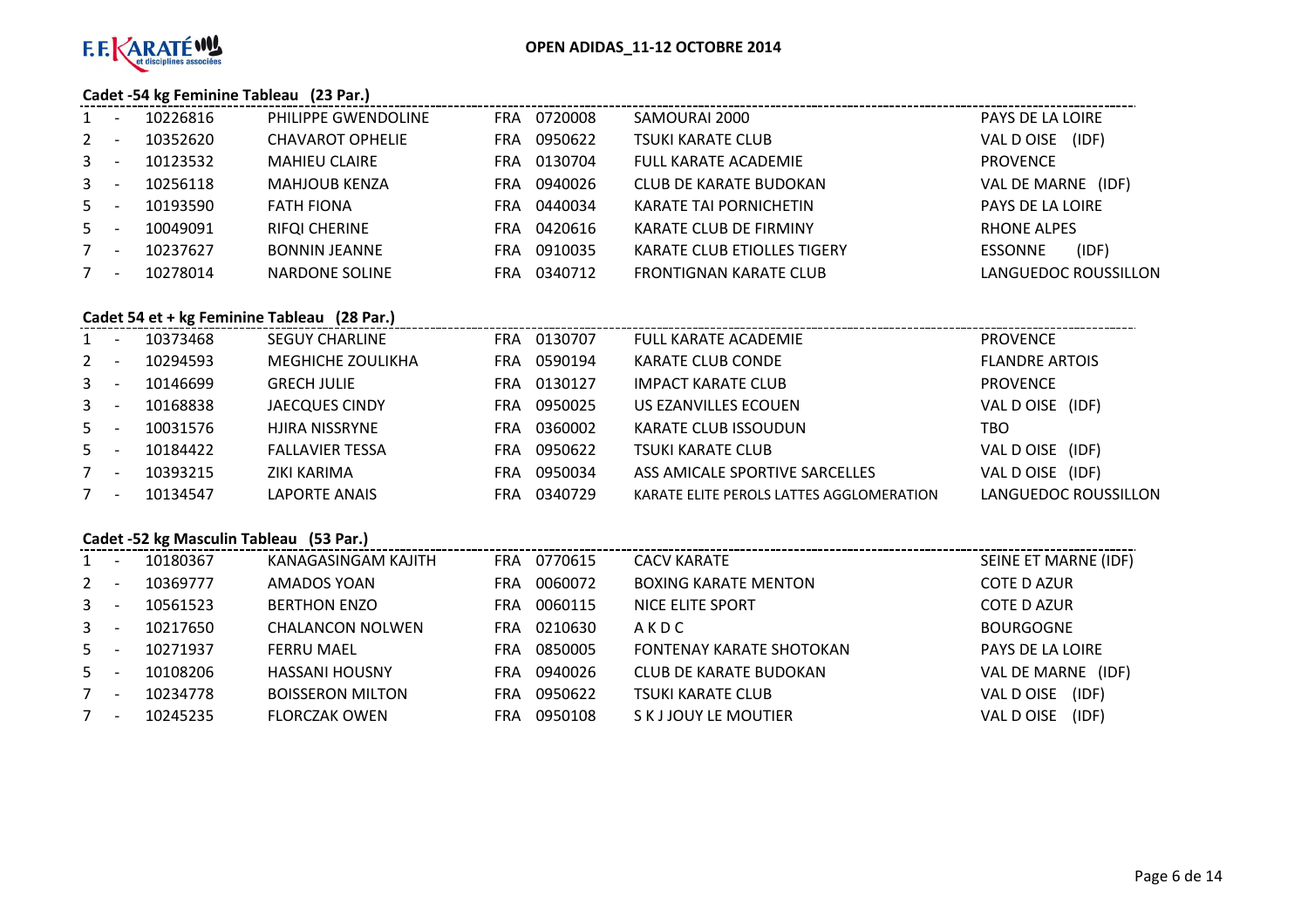

# **Cadet -57 kg Masculin Tableau (34 Par.)**

| $\mathbf{1}$ |                          | 10222644 | ULIENGUE EUDES               | FRA | 0940058 | UNION SPORTIVE FONTENAYSIENNE       | VAL DE MARNE (IDF)   |       |
|--------------|--------------------------|----------|------------------------------|-----|---------|-------------------------------------|----------------------|-------|
| $2 -$        |                          | 10251614 | <b>AUFFRET LEDUC ANTOINE</b> | FRA | 0920079 | C S M PUTEAUX                       | HAUTS DE SEINE (IDF) |       |
| $\mathbf{3}$ |                          | 10249031 | <b>HUMBERT JIMMY</b>         | FRA | 0460022 | SHIZENDO KARATE DO                  | <b>MIDI PYRENEES</b> |       |
| $\mathbf{3}$ |                          | 10561518 | AZOUZ TOMMY                  | FRA | 0830733 | AZUR KARATE ACADEMIE SAINTE MAXIME  | COTE D AZUR          |       |
| $5 -$        |                          | 10131710 | <b>PHALENTE ENZO</b>         | FRA | 0950034 | ASS AMICALE SPORTIVE SARCELLES      | VAL DOISE            | (IDF) |
| $5 -$        |                          | 10141423 | <b>KEAY THYVON</b>           | FRA | 0190006 | <b>BUDOKAI KARATE CLUB DE BRIVE</b> | <b>LIMOUSIN</b>      |       |
| $7^{\circ}$  | <b>.</b>                 | 10072883 | <b>GAILLARD AXEL</b>         | FRA | 0370615 | KARATE CLUB VAL DE CISSE            | TBO                  |       |
| $7^{\circ}$  | $\overline{\phantom{a}}$ | 10095529 | <b>LELO MOUSSA</b>           | FRA | 0780014 | CLUB KARATE OKINAWA                 | <b>YVELINES</b>      | (IDF) |

# **Cadet -63 kg Masculin Tableau (37 Par.)**

| 1           | 10260705 | NOWAK GUILLAUME      | FRA | 0570618 | KARATE DO SARRALBE                 | LORRAINE                 |
|-------------|----------|----------------------|-----|---------|------------------------------------|--------------------------|
| $2 -$       | 10347486 | <b>HAOUI ETIENNE</b> | FRA | 0310042 | <b>SHAOLIN KARATE CLUB</b>         | <b>MIDI PYRENEES</b>     |
| $3^{\circ}$ | 10129272 | <b>OLLIER THOMAS</b> | FRA | 0890015 | ENTENTE SP FLORENTINOISE           | <b>BOURGOGNE</b>         |
| $3 -$       | 10347605 | <b>BODIN PIERRE</b>  | FRA | 0940058 | UNION SPORTIVE FONTENAYSIENNE      | VAL DE MARNE<br>(IDF)    |
| $5 -$       | 10020612 | <b>HENRY LIVIO</b>   | FRA | 0950034 | ASS AMICALE SPORTIVE SARCELLES     | (IDF)<br>VAL D OISE      |
| $5 -$       | 10404278 | <b>GOHIER JULIEN</b> | FRA | 0510634 | <b>FOYER VOLUME</b>                | <b>CHAMPAGNE ARDENNE</b> |
| 7           | 10149542 | LYGHT ORLANDO        | FRA | 0910035 | <b>KARATE CLUB ETIOLLES TIGERY</b> | <b>ESSONNE</b><br>(IDF)  |
| 7           | 10249232 | SIDOTMANE MEHDI      | FRA | 0920079 | C S M PUTEAUX                      | HAUTS DE SEINE (IDF)     |
|             |          |                      |     |         |                                    |                          |

|              | Cadet -70 kg Masculin Tableau (21 Par.) |          |                            |            |             |                                |                          |  |  |  |  |  |
|--------------|-----------------------------------------|----------|----------------------------|------------|-------------|--------------------------------|--------------------------|--|--|--|--|--|
| 1            |                                         | 10112297 | <b>BERNARD STEEVEN</b>     | FRA.       | 0950034     | ASS AMICALE SPORTIVE SARCELLES | (IDF)<br>VAL D OISE      |  |  |  |  |  |
| $2^{\circ}$  |                                         | 10120918 | FILALI MEHDI               | <b>FRA</b> | 0130127     | <b>IMPACT KARATE CLUB</b>      | <b>PROVENCE</b>          |  |  |  |  |  |
| $\mathbf{3}$ |                                         | N/A      | ELLAHIANI YANIS            |            | <b>HORS</b> | FFK - France                   | <b>HORS FFK - France</b> |  |  |  |  |  |
| $3 -$        |                                         | 10145876 | TOGOLA MAXENCE             | FRA.       | 0490612     | <b>KARATE TIMING EVOLUTION</b> | <b>PAYS DE LA LOIRE</b>  |  |  |  |  |  |
| $5 -$        |                                         | 10094689 | <b>HEBERT AXEL</b>         | <b>FRA</b> | 0760691     | KARATE CLUB DE PENLY           | <b>NORMANDIE</b>         |  |  |  |  |  |
| $5 -$        |                                         | 10102719 | <b>PARRINELLO AURELIEN</b> | FRA.       | 0210626     | ASPTT DIJON KARATE             | <b>BOURGOGNE</b>         |  |  |  |  |  |
| 7            | $\overline{\phantom{a}}$                | 10508592 | <b>HASLE ROMEO</b>         | <b>FRA</b> | 0530002     | LAVAL KARATE 53                | <b>PAYS DE LA LOIRE</b>  |  |  |  |  |  |
| 7            | $\overline{\phantom{a}}$                | 10104445 | <b>MILLOT LUCAS</b>        | FRA.       | 0520601     | KARATE CLUB DE SAINT DIZIER    | <b>CHAMPAGNE ARDENNE</b> |  |  |  |  |  |
|              |                                         |          |                            |            |             |                                |                          |  |  |  |  |  |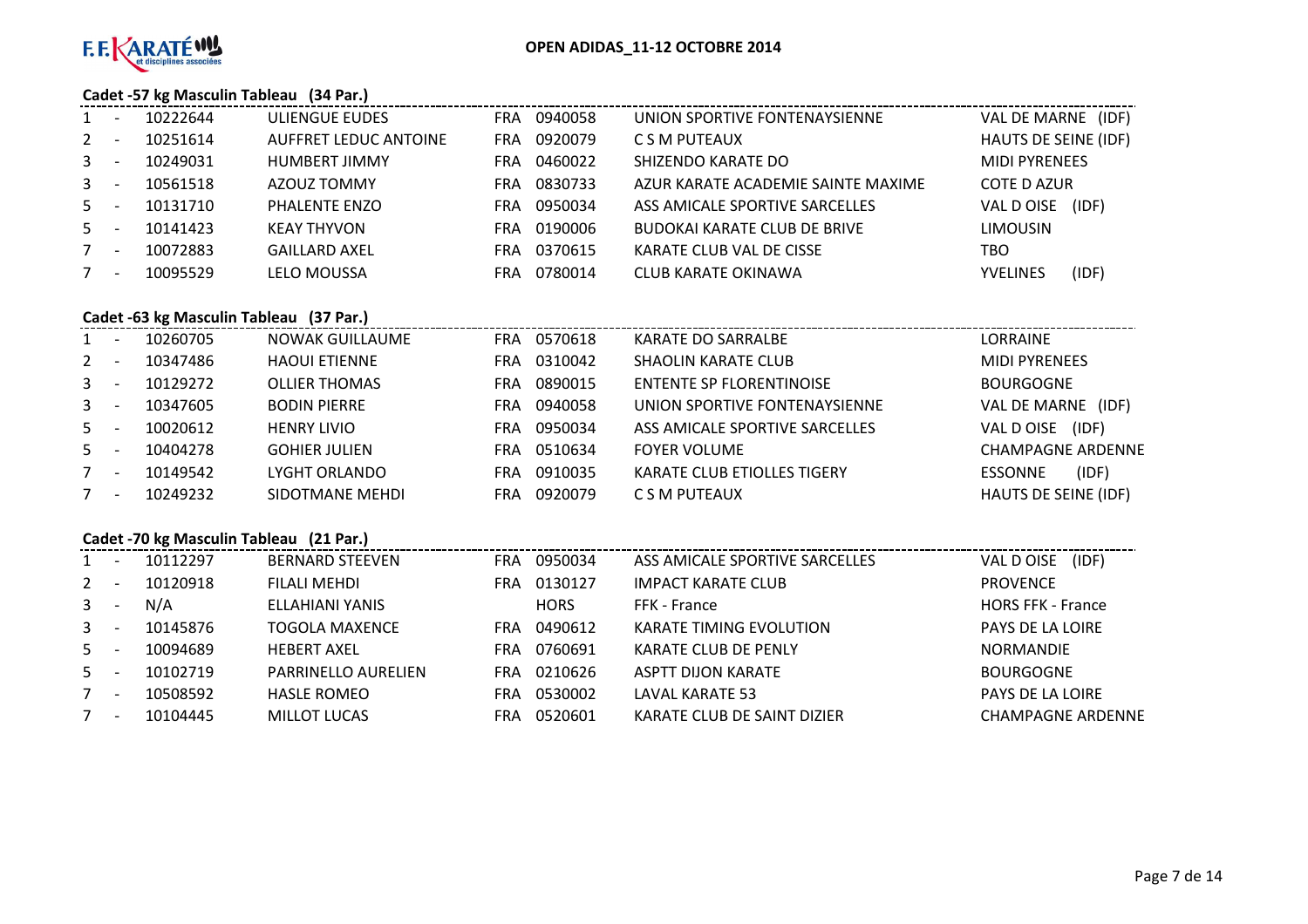

# **Cadet 70 et + kg Masculin Tableau (18 Par.)**

| $1 \quad$                               | 10145874 | MEZING JOULIN ALEXANDRE | 0490612<br>FRA.       | KARATE TIMING EVOLUTION        | PAYS DE LA LOIRE        |
|-----------------------------------------|----------|-------------------------|-----------------------|--------------------------------|-------------------------|
| $2^{\circ}$                             | 10178148 | LEDEVIN ALEXANDRE       | 0860003<br><b>FRA</b> | UNION SP CHAUVINOISE KARATE DO | POITOU CHARENTES        |
| $3^{\circ}$                             | 10177320 | <b>MARQUES THOMAS</b>   | 0910608<br>FRA.       | <b>SAINT MICHEL SPORTS</b>     | (IDF)<br><b>ESSONNE</b> |
| $3^{\circ}$<br>$\overline{\phantom{a}}$ | 10118682 | <b>MILLERET PIERRE</b>  | 0210630<br>FRA        | AKDC                           | <b>BOURGOGNE</b>        |
| $5 -$                                   | 10112213 | <b>FARIAD OTMAN</b>     | 0950034<br>FRA.       | ASS AMICALE SPORTIVE SARCELLES | VAL DOISE<br>(IDF)      |
| $5 -$                                   | 10371620 | DIVOLIC EDWIN           | 0950681<br>FRA        | ATHLETIC KARATE ARNOUVILLE     | VAL D OISE<br>(IDF)     |
| $7^{\circ}$<br>$\overline{\phantom{a}}$ | 10677853 | KHINACHE ZINEDDINE      | 0950681<br>FRA.       | ATHLETIC KARATE ARNOUVILLE     | VAL D OISE<br>(IDF)     |
| 7<br>$\overline{\phantom{a}}$           | 10095277 | <b>BABACI YANIS</b>     | 0540053<br>FRA.       | KARATE CLUB JOEUF              | <b>LORRAINE</b>         |

# **Junior -48 kg Feminine Tableau (8 Par.)**

| $1 -$ | 10043336 | <b>LOUNES SIRINE</b>    | FRA 0770615 | <b>CACV KARATE</b>                                      | SEINE ET MARNE (IDF) |
|-------|----------|-------------------------|-------------|---------------------------------------------------------|----------------------|
| $2 -$ | 10061003 | SOULIER LEA             | FRA 0130127 | IMPACT KARATE CLUB                                      | PROVENCE             |
| $3 -$ | 10294752 | <b>BOURCOIS AURORE</b>  | FRA 0940023 | CSL GMA                                                 | VAL DE MARNE (IDF)   |
| $3 -$ | 10377985 | AICHOUCH SOPHIA         | FRA 0250635 | CLUB SAUVEGARDE DE BESANCON                             | <b>FRANCHE COMTE</b> |
| $5 -$ | 10181582 | DOURLET AUDE            | FRA 0830022 | FOYER CL SP ARTIST REGION MARITIME MEDITERI COTE D AZUR |                      |
| $5 -$ | 10007325 | <b>VOIGNIER MORGANE</b> | FRA 0340679 | KARATE PALAVAS                                          | LANGUEDOC ROUSSILLON |

# **Junior -53 kg Feminine Tableau (22 Par.)**

| $1 -$       |                          | 09579040 | LAMBERT LAURA               | FRA. | 0720008 | SAMOURAI 2000                | PAYS DE LA LOIRE      |
|-------------|--------------------------|----------|-----------------------------|------|---------|------------------------------|-----------------------|
| $2 -$       |                          | 09574666 | <b>BRITO ANDREA</b>         | FRA  | 0940026 | CLUB DE KARATE BUDOKAN       | VAL DE MARNE<br>(IDF) |
| $3 -$       |                          | 10295691 | <b>FRANCISCO MANON</b>      | FRA. | 0130127 | <b>IMPACT KARATE CLUB</b>    | <b>PROVENCE</b>       |
| $3 -$       |                          | 10120134 | <b>HEURTAULT SARA</b>       | FRA. | 0720008 | SAMOURAI 2000                | PAYS DE LA LOIRE      |
| $5 -$       |                          | 10052236 | DOUCET MANON                | FRA. | 0720008 | SAMOURAI 2000                | PAYS DE LA LOIRE      |
| $5 -$       |                          | 10103003 | <b>OUIHADDADENE SABRINA</b> | FRA. | 0720008 | SAMOURAI 2000                | PAYS DE LA LOIRE      |
| $7^{\circ}$ | $\overline{\phantom{a}}$ | 10299303 | RAMOND CHLOE                | FRA. | 0950025 | US EZANVILLE ECOUEN          | VAL D OISE (IDF)      |
| 7           | $\overline{\phantom{a}}$ | 10034965 | <b>COLETTE MELANIE</b>      | FRA  | 0590080 | UNION SPORTIVE KARATE DENAIN | <b>FLANDRE ARTOIS</b> |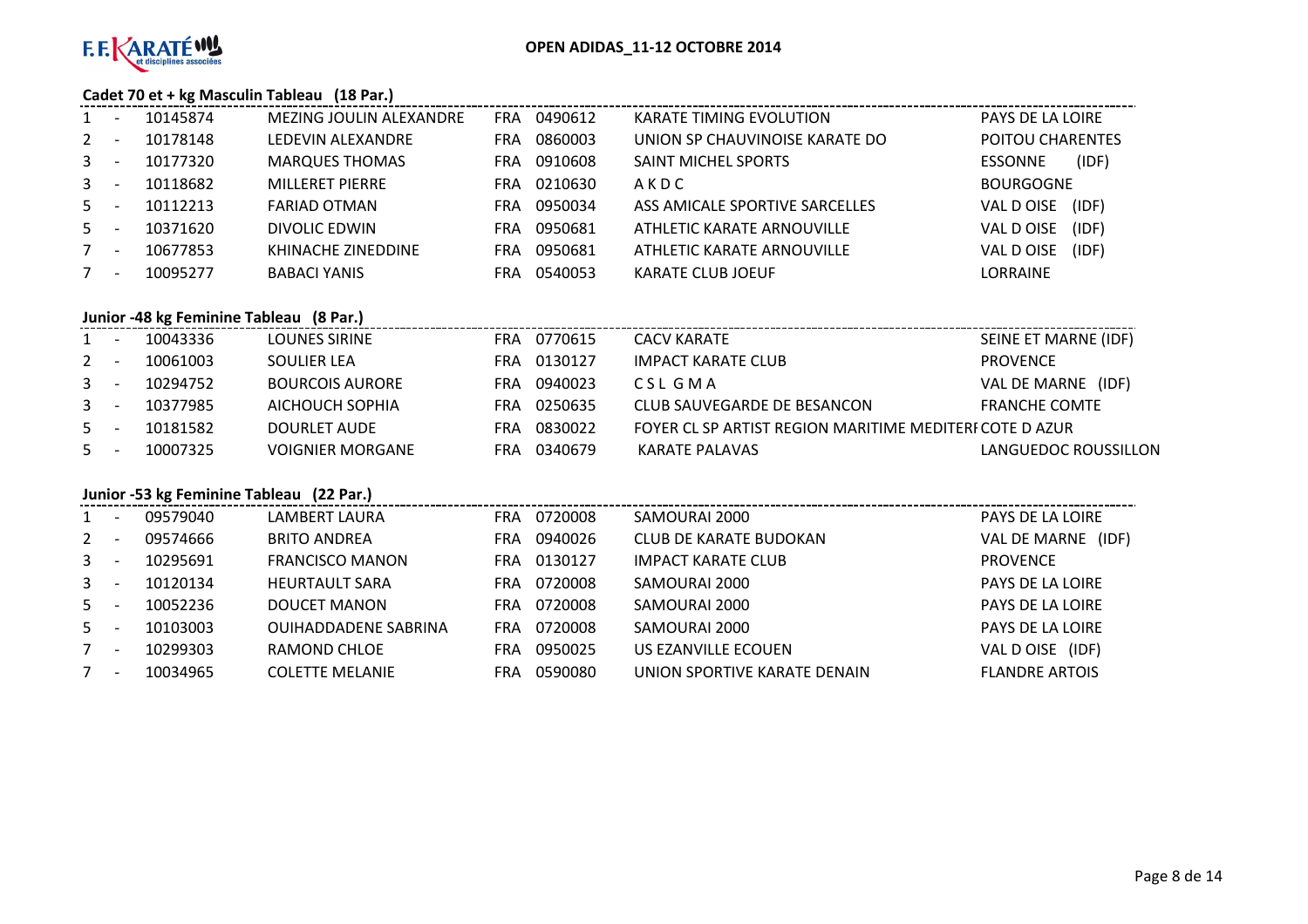

# **Junior -59 kg Feminine Tableau (20 Par.)**

| 1              | $\overline{\phantom{a}}$ | 10102208 | SIVERT LAURA          | FRA  | 0250017 | <b>IPPON KARATE SHOTOKAN</b>    | <b>FRANCHE COMTE</b> |
|----------------|--------------------------|----------|-----------------------|------|---------|---------------------------------|----------------------|
| $2^{\circ}$    |                          | 10181124 | <b>HASSOUNI IMANE</b> | FRA  | 0890015 | <b>ENTENTE SP FLORENTINOISE</b> | <b>BOURGOGNE</b>     |
| $\mathbf{3}$   | $\overline{\phantom{a}}$ | 10299073 | AVAZERI LEA           | FRA. | 0130704 | FULL KARATE ACADEMIE            | <b>PROVENCE</b>      |
| 3 <sup>7</sup> | $\overline{\phantom{a}}$ | 10343465 | TCHANGU MOUSKEBA      | FRA. | 0950034 | ASS AMICALE SPORTIVE SARCELLES  | (IDF)<br>VAL D OISE  |
| $5 -$          |                          | 09591487 | <b>GOTHUEY LEA</b>    | FRA. | 0690077 | SEN NO SEN KARATE VENISSIEUX    | RHONE ALPES          |
| $5 -$          |                          | 09537907 | DELORME CHAINES       | FRA. | 0130019 | CLUB ARLESIEN DE KARATE DO      | <b>PROVENCE</b>      |
| $7^{\circ}$    | $\overline{\phantom{a}}$ | 10479273 | <b>DEBIONNE LISA</b>  | FRA  | 0130127 | <b>IMPACT KARATE CLUB</b>       | <b>PROVENCE</b>      |
| $7^{\circ}$    | $\overline{\phantom{a}}$ | 10109578 | <b>BARASCUD LEA</b>   | FRA  | 0690077 | SEN NO SEN KARATE VENISSIEUX    | <b>RHONE ALPES</b>   |

# **Junior 59 et + kg Feminine Tableau (25 Par.)**

| 1            |                          | 10229667 | OMARI ANISSA           | FRA        | 0670641 | MIXSAGE SECTION KARATE         | <b>ALSACE</b>         |
|--------------|--------------------------|----------|------------------------|------------|---------|--------------------------------|-----------------------|
| $2 -$        |                          | 10163282 | <b>GRANDIN AURELIE</b> | FRA        | 0810621 | SHIN GI TAI TAI DOJO           | <b>MIDI PYRENEES</b>  |
| $\mathbf{3}$ |                          | 10022723 | STRAUCH CAROFF LAURA   | <b>FRA</b> | 0330106 | <b>DOJO LANTONNAIS</b>         | <b>AQUITAINE</b>      |
| $\mathbf{3}$ |                          | 09550111 | <b>TAVERNIER CHLOE</b> | FRA        | 0590080 | UNION SPORTIVE KARATE DENAIN   | <b>FLANDRE ARTOIS</b> |
| $5 -$        |                          | 10029479 | TANG JOANNA            | FRA        | 0740056 | ANNECY KARATE                  | <b>RHONE ALPES</b>    |
| $5 -$        |                          | 10266542 | LAFOSSE AMANDINE       | FRA        | 0850006 | ECOLE LUCONNAISE DE KARATE     | <b>PAYS DE LOIRE</b>  |
| $7^{\circ}$  | $\overline{\phantom{a}}$ | 10143979 | SAID MADI NASRIA       | FRA        | 0490612 | <b>KARATE TIMING EVOLUTION</b> | <b>PAYS DE LOIRE</b>  |
|              | $\overline{\phantom{a}}$ | 10427957 | NOTARGIACOMO ELODIE    | FRA        | 0830082 | KARATE CLUB CABASSOIS          | <b>COTE D AZUR</b>    |

# **Junior -55 kg Masculin Tableau (18 Par.)**

|              |                          | 1401     |                        |            |         |                                  |                          |
|--------------|--------------------------|----------|------------------------|------------|---------|----------------------------------|--------------------------|
| $\mathbf{1}$ |                          | 10096143 | <b>MARDHI ILIES</b>    | <b>FRA</b> | 0180003 | FUDO SHIN KARATE DO              | TBO                      |
| $\mathbf{2}$ |                          | 09569296 | TOIN ALLAN             | <b>FRA</b> | 0720008 | SAMOURAI 2000                    | PAYS DE LA LOIRE         |
| $\mathbf{3}$ |                          | 10027144 | RATSITO ENZO           | <b>FRA</b> | 0780131 | KARATE CLUB PLAISIROIS (KCP)     | (IDF)<br><b>YVELINES</b> |
| $3^{\circ}$  |                          | 10721375 | <b>OURBIAH ISLAM</b>   | <b>FRA</b> | 0940045 | <b>ENTENTE SPORTIVE DE VITRY</b> | VAL DE MARNE<br>(IDF)    |
| $5 -$        |                          | 10008310 | <b>HEINZ GAETAN</b>    | <b>FRA</b> | 0330106 | <b>DOJO LANTONNAIS</b>           | <b>AQUITAINE</b>         |
| $5 -$        |                          | 09577575 | <b>FOULON MATHIEU</b>  | <b>FRA</b> | 0850005 | <b>FONTENAY KARATE SHOTOKAN</b>  | PAYS DE LA LOIRE         |
| 7            | $\overline{\phantom{a}}$ | 09497080 | <b>PLASSE REMI</b>     | <b>FRA</b> | 0690700 | <b>FUDOSHIN</b>                  | <b>RHONE ALPES</b>       |
|              | $\overline{\phantom{a}}$ | 10093501 | <b>MERIENNE ARTHUR</b> | <b>FRA</b> | 0720008 | SAMOURAI 2000                    | PAYS DE LA LOIRE         |
|              |                          |          |                        |            |         |                                  |                          |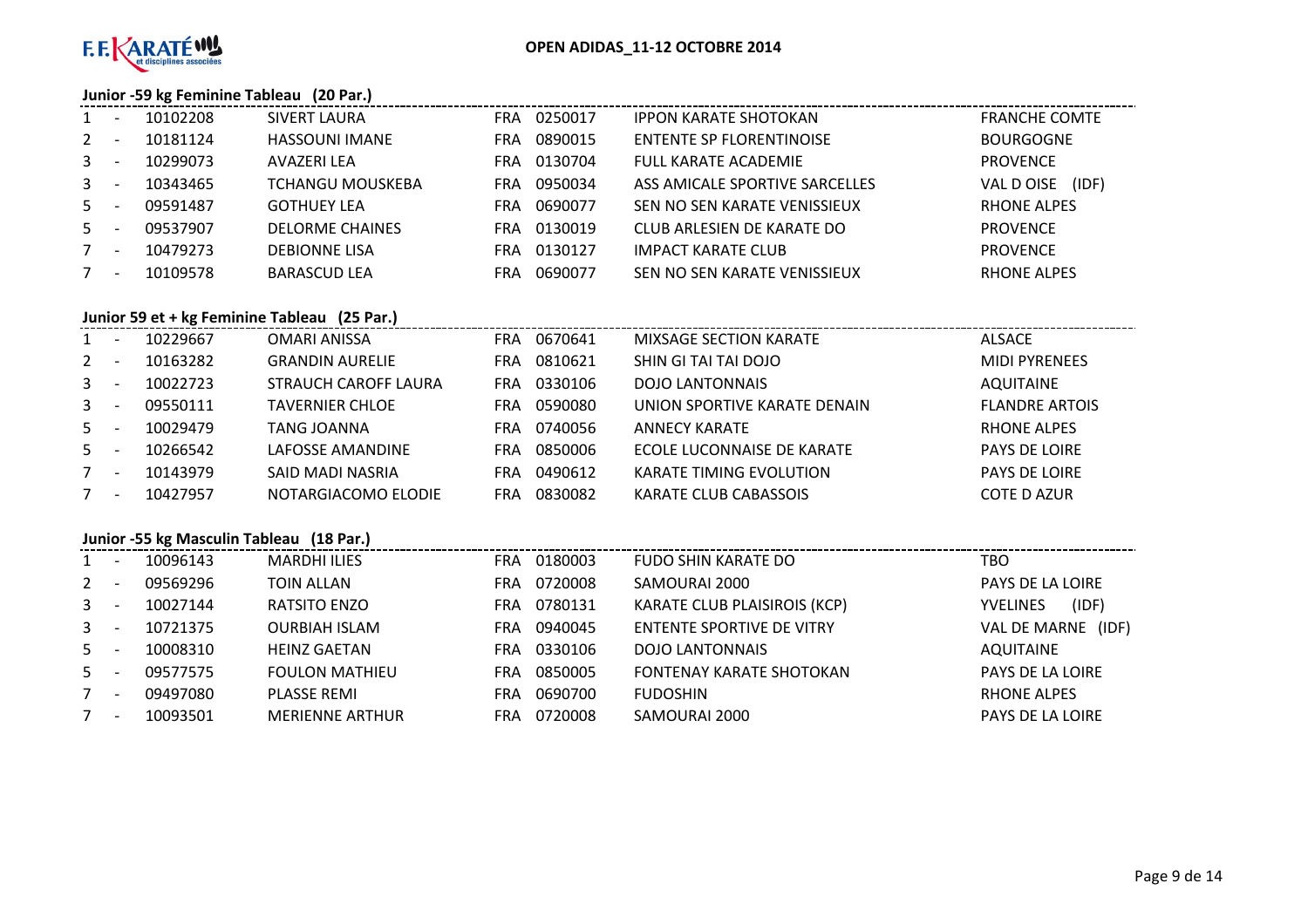

# **Junior -61 kg Masculin Tableau (27 Par.)**

| 1              | $\overline{\phantom{a}}$ | 10111772 | LE THANH LIEM           | FRA | 0910608 | <b>SAINT MICHEL SPORTS</b>           | (IDF)<br><b>ESSONNE</b> |
|----------------|--------------------------|----------|-------------------------|-----|---------|--------------------------------------|-------------------------|
| $2 -$          |                          | 09532204 | LONGCHAMPS MELVIN       | FRA | 0130127 | <b>IMPACT KARATE CLUB</b>            | <b>PROVENCE</b>         |
| 3 <sup>7</sup> | $\overline{\phantom{a}}$ | 10009820 | <b>RELIFOX MAXIME</b>   | FRA | 0950034 | ASS AMICALE SPORTIVE SARCELLES       | VAL D OISE<br>(IDF)     |
| $3 - 5$        |                          | 10214487 | ALAOUI YASSINE          | FRA | 0450037 | <b>BUDOKAN KARATE ORLEANS</b>        | TBO                     |
| $5 -$          |                          | 10097257 | <b>IHADJADENE ILYES</b> | FRA | 0930003 | K C D AULNAY                         | SEINE ST DENIS (IDF)    |
| $5 -$          |                          | 09622508 | <b>COPPIN MAXIME</b>    | FRA | 0310042 | SHAOLIN KARATE CLUB                  | <b>MIDI PYRENEES</b>    |
| $7^{\circ}$    | $\overline{\phantom{a}}$ | 10168690 | <b>BOUNIA JESSIM</b>    | FRA | 0690700 | <b>FUDOSHIN</b>                      | <b>RHONE ALPES</b>      |
| 7              | $\overline{\phantom{a}}$ | 10225381 | <b>BENDOU LYES</b>      | FRA | 0590063 | TSUKI KARATE CLUB ANZIN VALENCIENNES | <b>FLANDRE ARTOIS</b>   |

# **Junior -68 kg Masculin Tableau (35 Par.)**

| $1 \quad$   |                          | 09582453 | REBOULLEAU CLEMENT     | FRA  | 0950034 | ASS AMICALE SPORTIVE SARCELLES | (IDF)<br>VAL DOISE      |
|-------------|--------------------------|----------|------------------------|------|---------|--------------------------------|-------------------------|
| $2^{\circ}$ |                          | 10310724 | RASPILAIR ALEXIS       | FRA  | 0590194 | KARATE CLUB DE CONDE           | <b>FLANDRE ARTOIS</b>   |
| $3^{\circ}$ |                          | 09562342 | NIRDE CONSEIL NICOLAS  | FRA. | 9720650 | AIGLON KARATE SHOTOKAN         | <b>MARTINIQUE</b>       |
| $3^{\circ}$ |                          | 10195547 | <b>JANNIER ROMUALD</b> | FRA  | 0210040 | <b>KARATE CLUB SEMUROIS</b>    | <b>BOURGOGNE</b>        |
| $5 -$       |                          | 10471691 | MIZERNIUK SERGEI       | FRA  | 0570618 | KARATE DO SARRALBE             | <b>LORRAINE</b>         |
| $5 -$       |                          | 10580211 | <b>BELLINI ANTOINE</b> | FRA  | 0060115 | NICE ELITE SPORT               | <b>COTE D AZUR</b>      |
| 7           | $\overline{\phantom{a}}$ | 10164781 | URIEN ALEXANDRE        | FRA  | 0440672 | <b>TSUKI KARATE CLUB</b>       | <b>PAYS DE LA LOIRE</b> |
| 7           |                          | 10114121 | <b>VONAU FLORENT</b>   | FRA  | 0130127 | <b>IMPACT KARATE CLUB</b>      | <b>PROVENCE</b>         |

# **Junior -76 kg Masculin Tableau (22 Par.)**

| $1 -$ | 09524043 | <b>MASSLO MIKE</b>          | FRA        | 0570618     | KARATE DO SARRALBE             | LORRAINE                 |
|-------|----------|-----------------------------|------------|-------------|--------------------------------|--------------------------|
| $2 -$ | 10121494 | <b>LOGEARD LUCAS</b>        | <b>FRA</b> | 0310042     | <b>SHAOLIN KARATE CLUB</b>     | <b>MIDI PYRENEES</b>     |
| $3 -$ | 09568451 | <b>HENRY GARY</b>           | FRA.       | 0950034     | ASS AMICALE SPORTIVE SARCELLES | (IDF)<br>VAL D OISE      |
| $3 -$ | 10175608 | PIETU QUENTIN               | FRA.       | 0450007     | S M O C KARATE ST JEAN DE BRAY | TBO                      |
| $5 -$ | 10166881 | <b>GEORGEAULT PHILIBERT</b> | <b>FRA</b> | 0530002     | LAVAL KARATE 53                | <b>PAYS DE LA LOIRE</b>  |
| $5 -$ | 09556721 | <b>MANY LUCAS</b>           | FRA        | 0950034     | ASS AMICALE SPORTIVE SARCELLES | (IDF)<br>VAL DOISE       |
| 7     | N/A      | <b>DEBATISTA LUCAS</b>      |            | <b>HORS</b> | FFK - France                   | <b>HORS FFK - France</b> |
| $7 -$ | 10106075 | <b>MAILLOT MAXENCE</b>      | FRA        | 0770630     | KARATE CLUB LA FERTE GAUCHER   | SEINE ET MARNE (IDF)     |
|       |          |                             |            |             |                                |                          |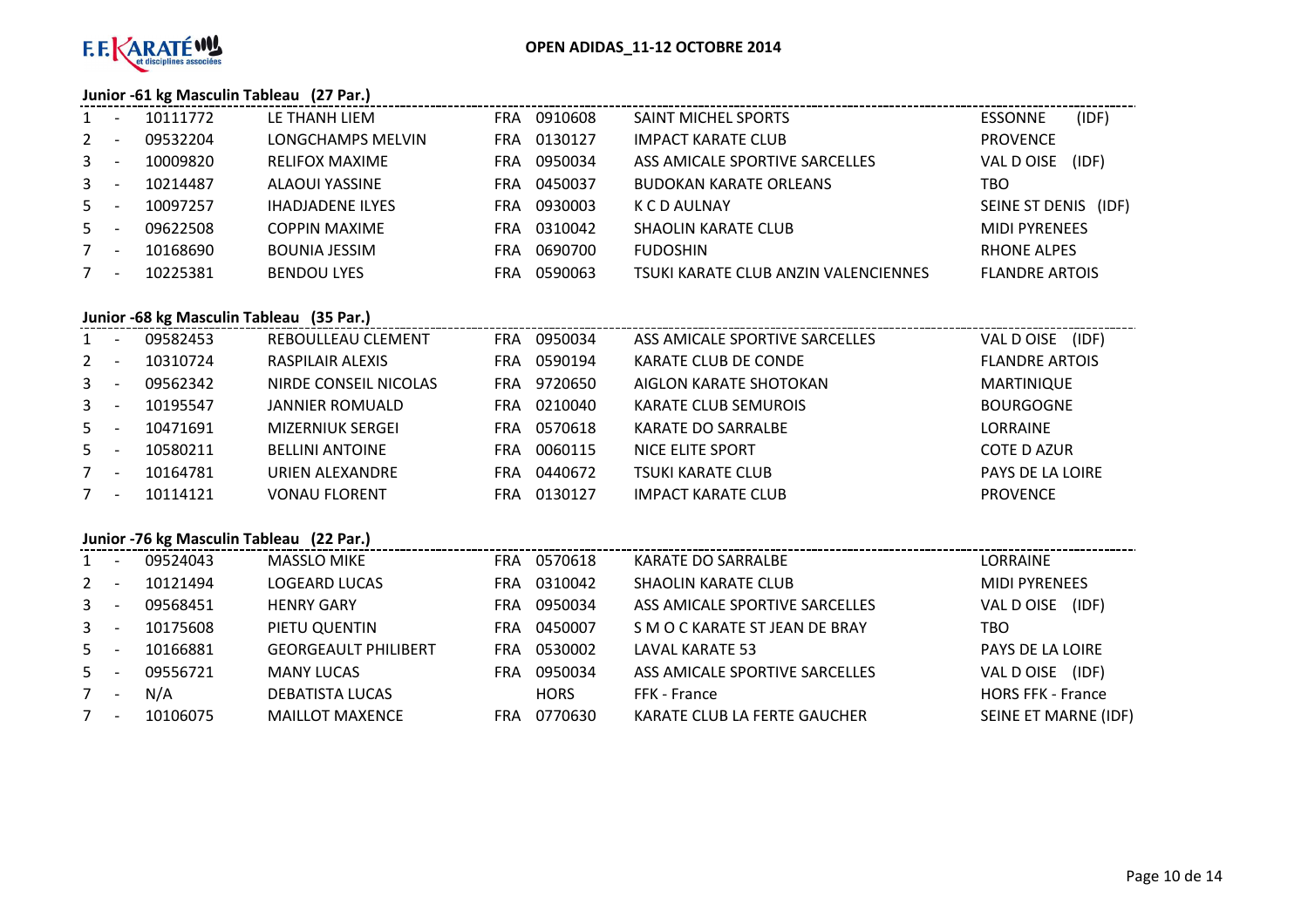

# **Junior 76 et + kg Masculin Tableau (15 Par.)**

| 1           | 09427108 | DA COSTA JESSIE         | FRA | 0540013 | UNION SP ET LITT DE MONT ST MARTIN SEC KARA LORRAINE |                      |
|-------------|----------|-------------------------|-----|---------|------------------------------------------------------|----------------------|
| $2^{\circ}$ | 09515651 | <b>BOULARES MEHDI</b>   | FRA | 0720008 | SAMOURAI 2000                                        | PAYS DE LA LOIRE     |
| $3^{\circ}$ | 10284578 | <b>CELIKOVIC ADIS</b>   | FRA | 0250635 | CLUB SAUVEGARDE DE BESANCON                          | <b>FRANCHE COMTE</b> |
| $3^{\circ}$ | 10214951 | JACQUET DNYLSON         | FRA | 0720008 | SAMOURAI 2000                                        | PAYS DE LA LOIRE     |
| $5 -$       | 10029525 | <b>MARTINEZ RAPHAEL</b> | FRA | 0740056 | ANNECY KARATE                                        | RHONE ALPES          |
| $5 -$       | 10033048 | SAHSAH MARWANE          | FRA | 0900011 | KARATE SHOTOKAN CRAVANCHOIS                          | <b>FRANCHE COMTE</b> |
| 7           | 09517199 | <b>GAGNOL WILLIAM</b>   | FRA | 0280013 | E S MAINTENON PIERRE KARATE                          | TBO                  |
| 7           | 10345741 | KOUCH ALEXIS            | FRA | 0920079 | C S M PUTEAUX                                        | HAUTS DE SEINE (IDF) |

# **Senior -50 kg Feminine Tableau (4 Par.)**

| $1 -$   | 09426240 | BOUDERBANE SOPHIA        |     | FRA 0130704 | FULL KARATF ACADFMIF        | <b>PROVENCE</b> |
|---------|----------|--------------------------|-----|-------------|-----------------------------|-----------------|
| $2 -$   | 09559851 | PICARD MAY LY            | FRA | 0060076     | AS BATIMENT TRAVAUX PUBLICS | COTE D AZUR     |
| $3 -$   | 09397931 | <b>BONNARDE TIPHAINE</b> |     | FRA 0540062 | KARATE DO LONGWY            | LORRAINE        |
| $3 - 1$ | 09345962 | JELASSI SABRINE          | FRA | 0840649     | PHOFNIX KARATE CLUB         | <b>PROVENCE</b> |

# **Senior -55 kg Feminine Tableau (14 Par.)**

|                | 09503527 | <b>SERFATI SANDY</b>     | FRA | 0750032 | K.A.J.Y.N.                  | <b>PARIS</b>         | (IDF) |
|----------------|----------|--------------------------|-----|---------|-----------------------------|----------------------|-------|
| $2^{\circ}$    | 09522933 | HIREL JOHANNA            | FRA | 0770615 | <b>CACV KARATE</b>          | SEINE ET MARNE (IDF) |       |
| $3^{\circ}$    | 10113034 | EYNARD BARBARA           | FRA | 0630033 | <b>COURNON KARATE</b>       | AUVERGNE             |       |
| $\mathbf{3}$   | 09434219 | <b>FURBATTO LAURINE</b>  | FRA | 0910691 | KARATE SHOTOKAN ESSONNIEN   | <b>ESSONNE</b>       | (IDF) |
| $5 -$          | 09521922 | <b>PAUTET FLORENTINE</b> | FRA | 0890015 | ENTENTE SP FLORENTINOISE    | <b>BOURGOGNE</b>     |       |
| 5 <sup>1</sup> | 10385945 | <b>PELE AURELIE</b>      | FRA | 0370615 | KARATE CLUB VAL DE CISSE    | TBO                  |       |
|                | 09289999 | <b>TAILLARD ELODIE</b>   | FRA | 0250635 | CLUB SAUVEGARDE DE BESANCON | <b>FRANCHE COMTE</b> |       |

# **Senior -61 kg Feminine Tableau (19 Par.)**

| 1              |                          | 09460508 | AMENGLE SHANA            |      | FRA 0780101 | AS ATHL PUGILISTIQUE GANT D'OR | (IDF)<br><b>YVELINES</b> |
|----------------|--------------------------|----------|--------------------------|------|-------------|--------------------------------|--------------------------|
| $2^{\circ}$    |                          | 09544566 | <b>BENAOUAG NISSRINE</b> | FRA  | 0250032     | <b>KARATE CLUB BETHONCOURT</b> | <b>FRANCHE COMTE</b>     |
| 3 <sup>1</sup> |                          | 09322135 | <b>BILEM RAHMA</b>       | FRA. | 0590194     | KARATE CLUB DE CONDE           | <b>FLANDRE ARTOIS</b>    |
| $3^{\circ}$    | $\overline{\phantom{a}}$ | 09504166 | <b>IMBERDIS TATIANA</b>  | FRA  | 0720008     | SAMOURAI 2000                  | PAYS DE LA LOIRE         |
| $5 -$          |                          | 09278394 | ZAOUJAL RHITA            | FRA. | 0450037     | <b>BUDOKAN KARATE ORLEANS</b>  | TBO                      |
| $5 -$          |                          | 09440106 | <b>SPADACCINI LUCILE</b> | FRA  | 0210626     | <b>ASPTT DIJON KARATE</b>      | <b>BOURGOGNE</b>         |
| $7^{\circ}$    | $\overline{\phantom{a}}$ | 09554083 | DA GRACA BRITES PATRICIA | FRA  | 0940058     | UNION SPORTIVE FONTENAYSIENNE  | VAL DE MARNE<br>(IDF)    |
| 7              |                          | 10080541 | ABDELLAOUI KAREN         | FRA  | 0950037     | A D B KTE GARGES               | VAL D OISE<br>(IDF)      |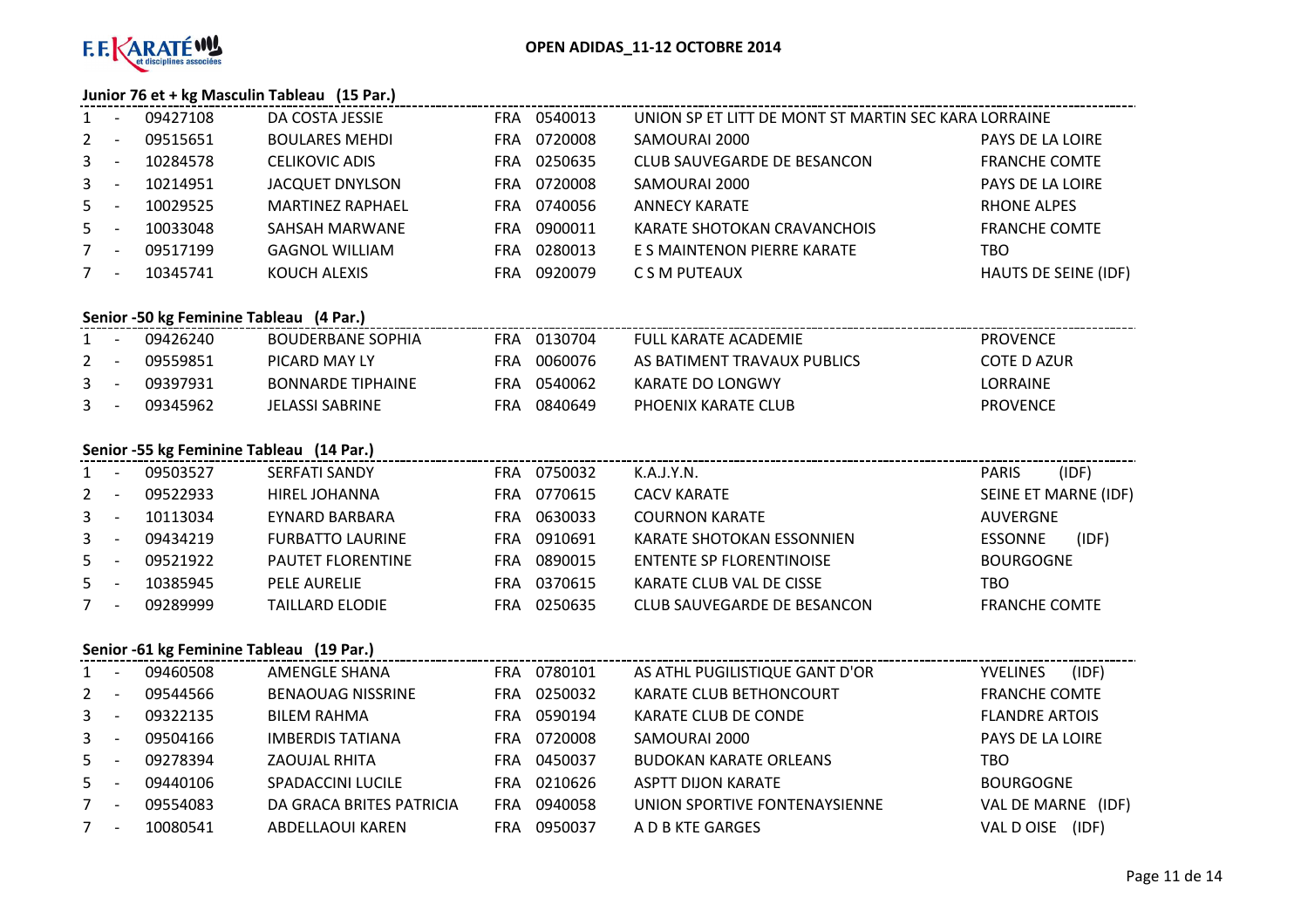

# **Senior -68 kg Feminine Tableau (13 Par.)**

| $\mathbf{1}$ | $\overline{\phantom{a}}$ | 09566039 | <b>LEROY MANON</b>               | FRA        | 0720008 | SAMOURAI 2000                 | PAYS DE LA LOIRE     |
|--------------|--------------------------|----------|----------------------------------|------------|---------|-------------------------------|----------------------|
| $2 -$        |                          | 09263173 | THIEBAUT LAURIE                  | FRA        | 0450037 | <b>BUDOKAN KARATE ORLEANS</b> | TBO                  |
| $3 - 5$      |                          | 10801878 | <b>MBAYE AMY</b>                 | FRA        | 0950037 | A D B KTE GARGES              | (IDF)<br>VAL DOISE   |
| $3^{\circ}$  | $\overline{\phantom{a}}$ | 10200680 | <b>BAL DIT SOLLIER LAURIANNE</b> | <b>FRA</b> | 0920079 | C S M PUTEAUX                 | HAUTS DE SEINE (IDF) |
| $5 -$        |                          | 09600893 | DABBADIE CHLOE                   | FRA        | 0770059 | KARATE CLUB BOISSY LE CHATEL  | SEINE ET MARNE (IDF) |
| $5 -$        |                          | 09538187 | <b>REMCSAK WENDY</b>             | FRA        | 0810621 | SHIN GI TAI DOJO              | <b>MIDI PYRENEES</b> |
|              | $\overline{\phantom{a}}$ | 09210209 | <b>BRANCO OCEANE</b>             | FRA        | 0710015 | S K C MACON                   | <b>BOURGOGNE</b>     |
|              |                          |          |                                  |            |         |                               |                      |

# **Senior 68 et + kg Feminine Tableau (13 Par.)**

| $1 \quad$ | $\overline{\phantom{a}}$ | 10110338 | SALHI SANA                  | <b>FRA</b> | 0770615 | <b>CACV KARATE</b>                 | SEINE ET MARNE (IDF) |
|-----------|--------------------------|----------|-----------------------------|------------|---------|------------------------------------|----------------------|
| $2 -$     |                          | 09508088 | <b>TEHAAMEAMEA VAITIARE</b> | FRA        | 0850005 | <b>FONTENAY KARATE SHOTOKAN</b>    | PAYS DE LA LOIRE     |
| $3 - -$   |                          | 09270781 | <b>GIUSTI ELOISE</b>        | FRA        | 0270010 | CL SP BEAUMONTAIS C S B            | <b>NORMANDIE</b>     |
| $3 - -$   |                          | 09064924 | KLOUCHA SOFIA               | FRA        | 0250635 | CLUB SAUVEGARDE DE BESANCON        | <b>FRANCHE COMTE</b> |
| $5 -$     |                          | 10825526 | HAMAMDA YASMINE             | <b>FRA</b> | 0930617 | <b>BLANC MESNIL SPORT KARATE</b>   | SEINE ST DENIS (IDF) |
| $5 -$     |                          | 09409624 | ECKENDOERFFER MEGANE        | <b>FRA</b> | 0670615 | ECOLE DE KARATE STRASBOURG         | ALSACE               |
| $7 -$     |                          | 10643736 | <b>AUGE ESTELLE</b>         | <b>FRA</b> | 0640012 | <b>SECTION PALOISE</b>             | <b>AQUITAINE</b>     |
| 7         | $\overline{\phantom{a}}$ | 01479126 | <b>GOZLAN CHARLOTTE</b>     | FRA        | 0690041 | <b>JUDO CLUB LYON VILLEURBANNE</b> | <b>RHONE ALPES</b>   |

# **Senior -60 kg Masculin Tableau (28 Par.)**

|              |                          | 09452394 | JOASSY PIERRIC             | FRA | 0690700 | <b>FUDOSHIN</b>                    | RHONE ALPES          |
|--------------|--------------------------|----------|----------------------------|-----|---------|------------------------------------|----------------------|
| 2            |                          | 10483885 | <b>RGHIOUI AZIZ</b>        | FRA | 0300613 | SHOTOKAN KARATE ALESIEN            | LANGUEDOC ROUSSILLON |
| $3^{\circ}$  |                          | 10554326 | ABY DYLAN YATTE            | FRA | 0950034 | ASS AMICALE SPORTIVE SARCELLES     | (IDF)<br>VAL DOISE   |
| $\mathbf{3}$ |                          | 10561517 | AZOUZ KEVIN                | FRA | 0830733 | AZUR KARATE ACADEMIE SAINTE MAXIME | COTE D AZUR          |
| $5 -$        |                          | 10603167 | <b>BLANCHET JASON</b>      | FRA | 0270018 | STADE PORTE NORMANDE VERNON        | <b>NORMANDIE</b>     |
| $5 -$        |                          | 09596168 | <b>TAVARES LOPES KEVIN</b> | FRA | 0400009 | CL AMICAL MORCENAIS KARATE         | <b>AQUITAINE</b>     |
| $7^{\circ}$  |                          | 09497346 | PETITGUYOT FLORENT         | FRA | 0530002 | LAVAL KARATE 53                    | PAYS DE LA LOIRE     |
|              | $\overline{\phantom{a}}$ | 09528877 | <b>BABACI LYES</b>         | FRA | 0540053 | KARATE CLUB JOEUF                  | <b>LORRAINE</b>      |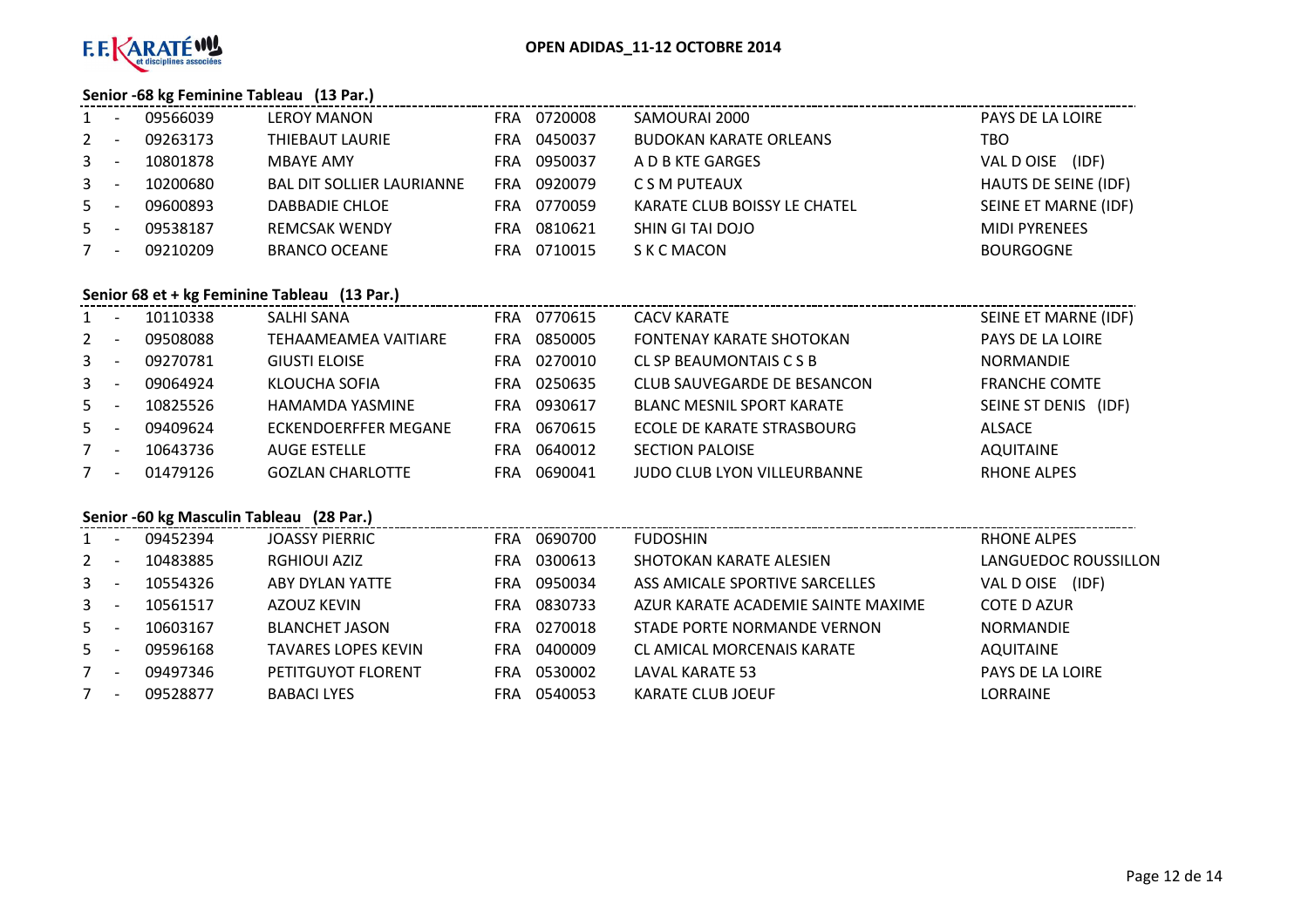

# **Senior -67 kg Masculin Tableau (42 Par.)**

| $1 -$   | 09205566 | <b>GILLET ANTHONY</b>         | FRA  | 0540018 | COS VILLERS KARATE                                   | LORRAINE                 |
|---------|----------|-------------------------------|------|---------|------------------------------------------------------|--------------------------|
| $2 -$   | 09427111 | DA COSTA STEVEN               | FRA  | 0540013 | UNION SP ET LITT DE MONT ST MARTIN SEC KARA LORRAINE |                          |
| $3 - 5$ | 09273975 | <b>MAILLOT GEOFFREY</b>       | FRA. | 0300613 | SHOTOKAN KARATE ALESIEN                              | LANGUEDOC ROUSSILLON     |
| $3 -$   | 09465648 | ROURET M ALEXIS               | FRA. | 0300613 | SHOTOKAN KARATE ALESIEN                              | LANGUEDOC ROUSSILLON     |
| $5 -$   | 10444594 | OKORO DEVISLAS                | FRA  | 0780705 | <b>FIGHT FITNESS KARATE CLUB</b>                     | (IDF)<br><b>YVELINES</b> |
| $5 -$   | 09346493 | <b>GUITARD GUILLAUME</b>      | FRA  | 0720008 | SAMOURAI 2000                                        | PAYS DE LA LOIRE         |
| $7 -$   | 10795266 | <b>MONTEIRO VAZ SILVESTRE</b> | FRA. | 0590074 | <b>WASQUEHAL KARATE CLUB</b>                         | <b>FLANDRE ARTOIS</b>    |
| $7 -$   | 09513306 | <b>OUKHRID ALI</b>            | FRA  | 0590194 | KARATE CLUB DE CONDE                                 | <b>FLANDRE ARTOIS</b>    |
|         |          |                               |      |         |                                                      |                          |

# **Senior -75 kg Masculin Tableau (44 Par.)**

| 1              |                          | 09569116 | <b>BASTIEN YOANN</b>     | <b>FRA</b> | 0890015 | ENTENTE SP FLORENTINOISE                             | <b>BOURGOGNE</b>        |
|----------------|--------------------------|----------|--------------------------|------------|---------|------------------------------------------------------|-------------------------|
| $2^{\circ}$    |                          | 10031929 | <b>LEBRUN LOU</b>        | FRA        | 0020038 | KARATE CLUB SAINT QUENTINOIS                         | <b>PICARDIE</b>         |
| 3 <sup>7</sup> |                          | 10052570 | <b>SEGUY CORENTIN</b>    | FRA        | 0130704 | <b>FULL KARATE ACADEMIE</b>                          | <b>PROVENCE</b>         |
| $\mathbf{3}$   |                          | 10733431 | <b>BOUKFOUSSA YOUNES</b> | FRA        | 0750612 | A I S PARIS KARATE CLUB                              | (IDF)<br><b>PARIS</b>   |
| $5 -$          |                          | 09342568 | <b>PROSPER KEVIN</b>     | FRA        | 0930709 | SPORT ELITE SEVRAN SECT WADO RYU                     | SEINE ST DENIS<br>(IDF) |
| $5 -$          |                          | 10649421 | DAYA BAGDJA LARI OLIVIER | FRA        | 0940026 | CLUB DE KARATE BUDOKAN                               | (IDF)<br>VAL DE MARNE   |
| 7              | $\overline{\phantom{a}}$ | 10186984 | BENHAMIDA AMINE          | FRA        | 0670027 | <b>CHRIS INNOV KARATE</b>                            | ALSACE                  |
| 7              |                          | 10652715 | <b>GEORIS BENJAMIN</b>   | FRA        | 0540013 | UNION SP ET LITT DE MONT ST MARTIN SEC KARA LORRAINE |                         |

# **Senior -84 kg Masculin Tableau (30 Par.)**

|              | ٠                        | 09268322 | <b>BALZAN STEVEN</b>    | FRA. | 0850005 | <b>FONTENAY KARATE SHOTOKAN</b>                      | <b>PAYS DE LA LOIRE</b> |
|--------------|--------------------------|----------|-------------------------|------|---------|------------------------------------------------------|-------------------------|
| $\mathbf{2}$ |                          | 10783156 | <b>HERNANDEZ DAMIAN</b> | FRA  | 0770615 | <b>CACV KARATE</b>                                   | SEINE ET MARNE (IDF)    |
| 3            | $\overline{\phantom{0}}$ | 01432520 | <b>CECINA MEHDY</b>     | FRA. | 0270018 | STADE PORTE NORMANDE VERNON                          | <b>NORMANDIE</b>        |
| $\mathbf{3}$ | $\overline{\phantom{a}}$ | 09513021 | KLOUZ ILYES             | FRA  | 0920079 | C S M PUTEAUX                                        | HAUTS DE SEINE (IDF)    |
| $5 -$        |                          | 09367957 | MERAZGA WASSIM          | FRA  | 0450037 | <b>BUDOKAN KARATE ORLEANS</b>                        | TBO                     |
| $5 -$        | $\overline{\phantom{a}}$ | 10476499 | <b>VALLERA LUIGI</b>    | FRA  | 0540013 | UNION SP ET LITT DE MONT ST MARTIN SEC KARA LORRAINE |                         |
|              | $\overline{\phantom{a}}$ | 09210486 | PRIOUX JONATHAN         | FRA  | 0270613 | KARATE SHOTOKAN CONCHOIS                             | <b>NORMANDIE</b>        |
|              | $\overline{\phantom{a}}$ | 10181113 | <b>HASSOUNI NABIL</b>   | FRA  | 0890015 | ENTENTE SP FLORENTINOISE                             | <b>BOURGOGNE</b>        |